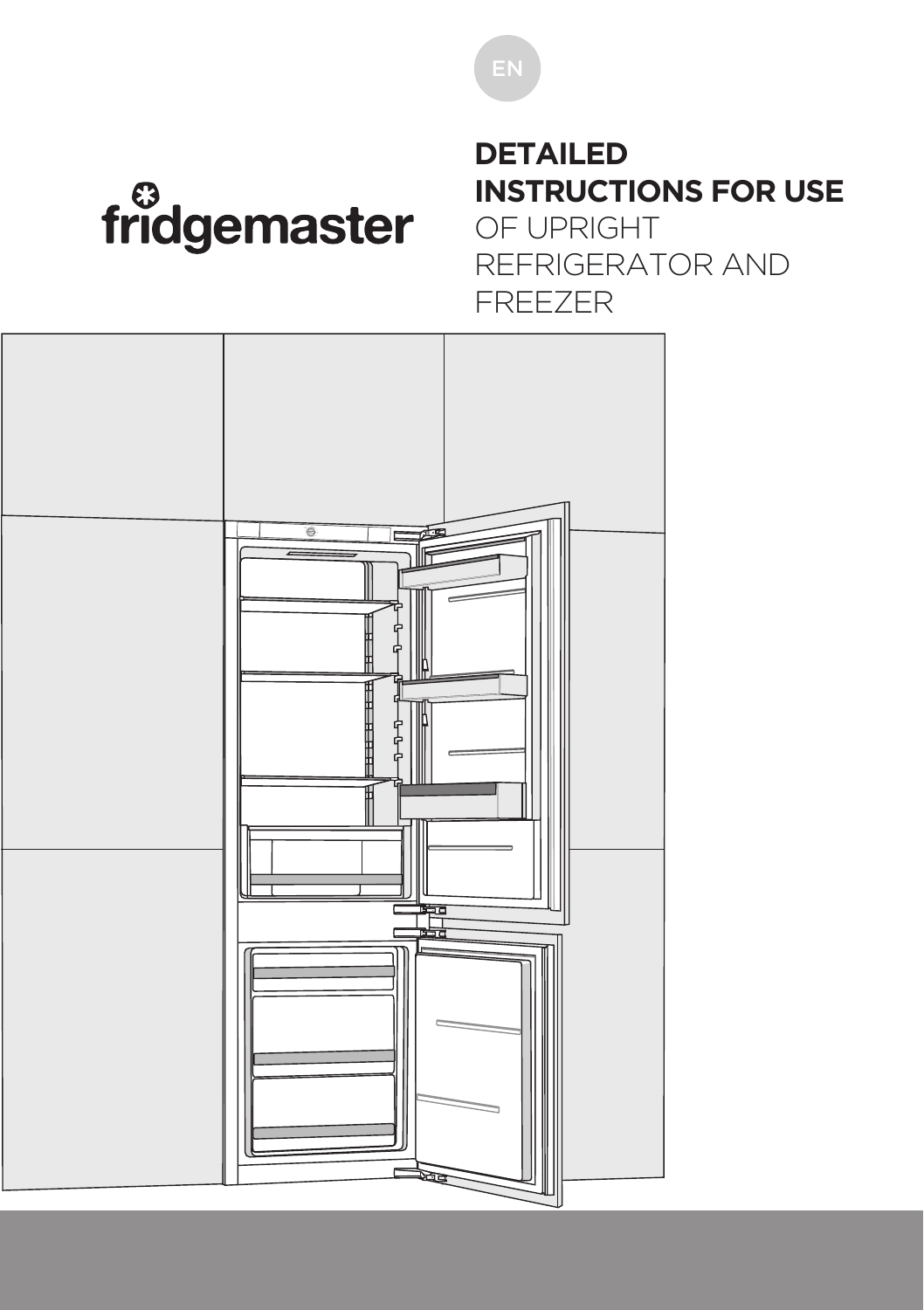We thank you for the confidence you have shown by purchasing our appliance which is designed to simplify your life. To make the use of the product easier, we have supplied detailed instructions for use, and installation instructions supplied on a separate sheet. The instructions should allow you to learn about your new appliance as quickly as possible.

We wish you find a lot of pleasure in its use.

#### The appliance is intended solely for household use.

The refrigerator is intended for storing fresh food at temperatures above 0°C. The freezer is intended for freezing fresh food and for long-term storage of frozen food (up to one year, depending on the type of food).

Please visit our website where you can enter your appliance model number, indicated on the rating plate or the warranty sheet, to find detailed description of your appliance, tips on use, troubleshooting, service information, instructions for use etc.



Important safety warning



General warnings and tips



Protecting the environment



Do not wash in the dishwasher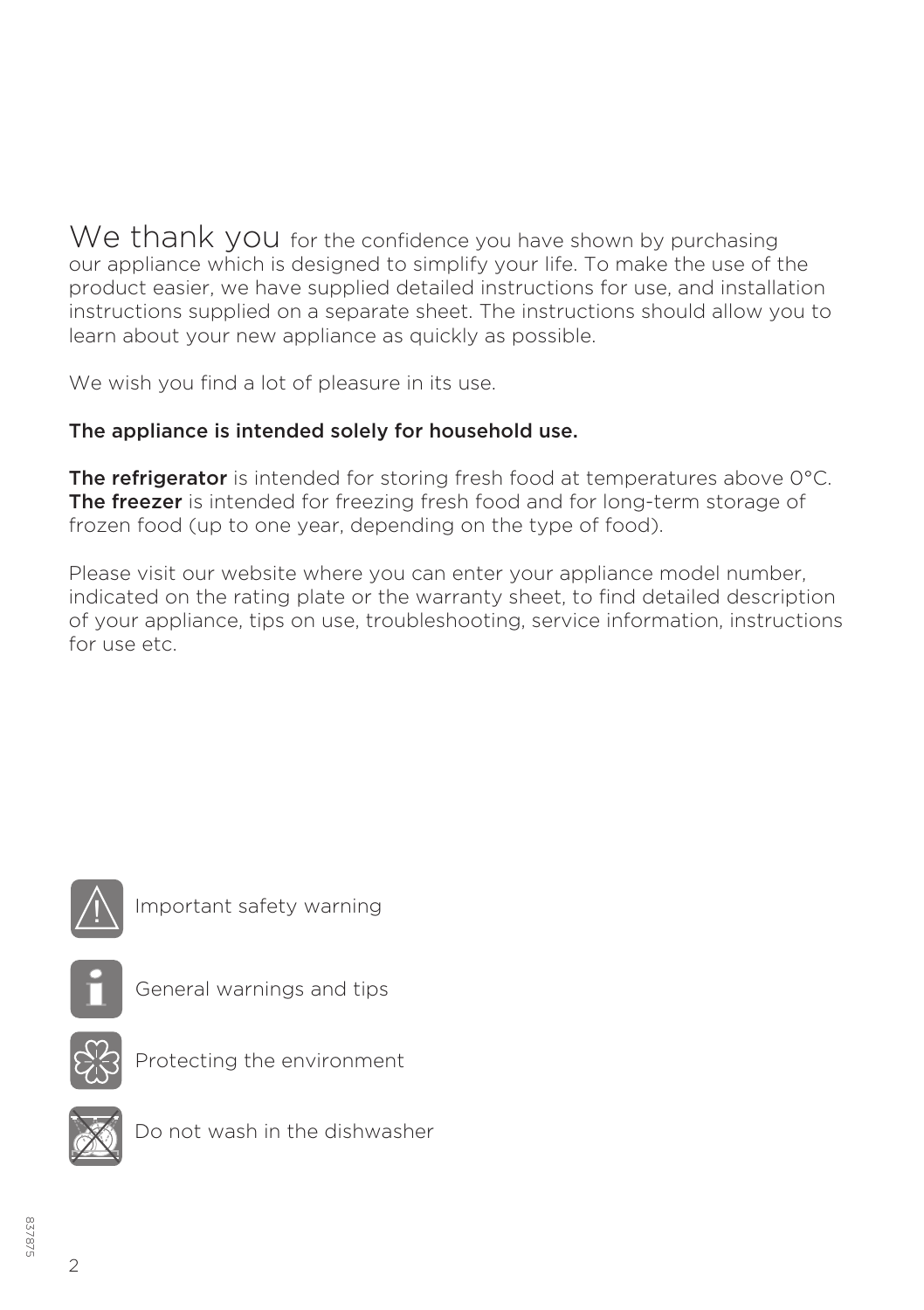## **CONTENTS**

| <b>IMPORTANT NOTES AND PRECAUTIONS</b><br>4<br>BEFORE USING THE APPLIANCE FOR THE FIRST TIME<br>4<br>5<br><b>IMPORTANT SAFETY INSTRUCTIONS</b><br>8<br>IMPORTANT INFORMATION ON THE USE OF APPLIANCE<br>ENVIRONMENT PROTECTION<br>9<br>10 ADVICE FOR SAVING POWER WITH REFRIGERATION<br><b>APPLIANCES</b> | <b>INTRODUCTION</b>                                       |
|-----------------------------------------------------------------------------------------------------------------------------------------------------------------------------------------------------------------------------------------------------------------------------------------------------------|-----------------------------------------------------------|
| 11 INSTALLATION AND CONNECTION<br><b>13 APPLIANCE DESCRIPTION</b><br>14 OPERATING THE APPLIANCE<br><b>17 APPLIANCE INTERIOR EQUIPMENT</b><br>20 RECOMMENDED DISTRIBUTION OF FOOD IN THE<br><b>APPLIANCE</b>                                                                                               | <b>APPLIANCE</b><br><b>DESCRIPTION</b>                    |
| 21 STORING FOOD IN THE REFRIGERATOR<br>26 FREEZING AND STORING FROZEN FOOD<br>26 Freezing procedure<br>27 Important warnings on freezing<br>27 Storing industrially frozen food<br>28 Frozen food storage time<br>28 Defrosting frozen food                                                               | <b>STORING AND</b><br><b>FREEZING FOOD</b>                |
| <b>29 DEFROSTING THE APPLIANCE</b><br><b>30 CLEANING THE APPLIANCE</b>                                                                                                                                                                                                                                    | <b>DEFROSTING</b><br><b>AND CLEANING</b><br>THE APPLIANCE |
| <b>31 TROUBLESHOOTING</b><br><b>33 INFORMATION ABOUT APPLIANCE NOISE</b>                                                                                                                                                                                                                                  | <b>MISCELLANEOUS</b>                                      |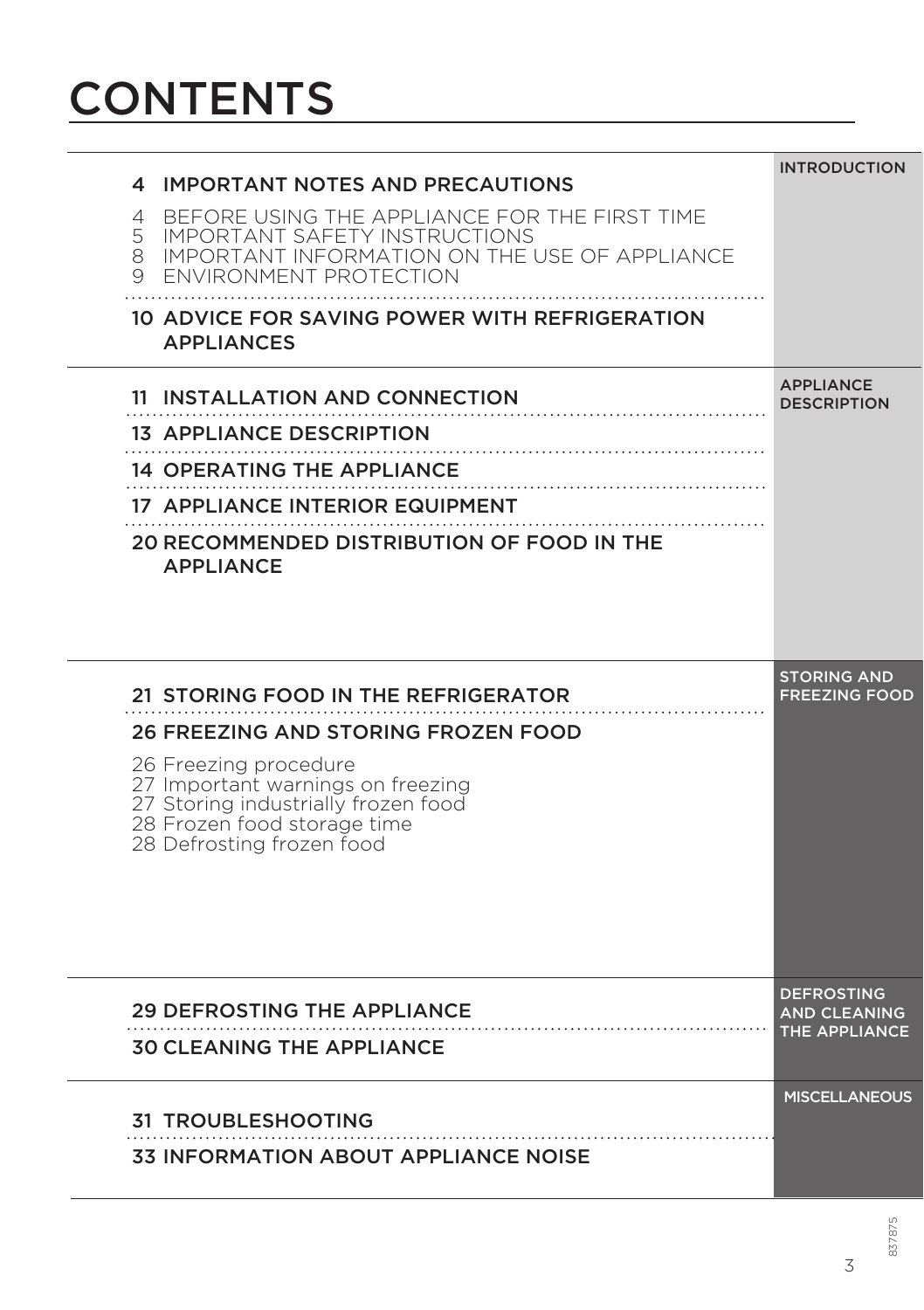## IMPORTANT NOTES AND PRECAUTIONS

#### BEFORE USING THE APPLIANCE FOR THE FIRST TIME i

Before connecting the appliance to the power mains, please read carefully the instructions for use which describe the appliance and its correct and safe use. The instructions apply to several appliance types/models; thus, settings or equipment may be described herein which is not available in your appliance. We recommend saving this instruction manual for future reference and attach it to the appliance if it is sold in the future.

Check for any damage or irregularities on your appliance. If you find your appliance is damaged, notify the retailer from which you have purchased the appliance.

Before connecting the appliance to the power mains, let the appliance rest in a vertical position for a minimum of 2 hours. This will reduce the possibility of operation faults due to the effect of transport on the cooling system.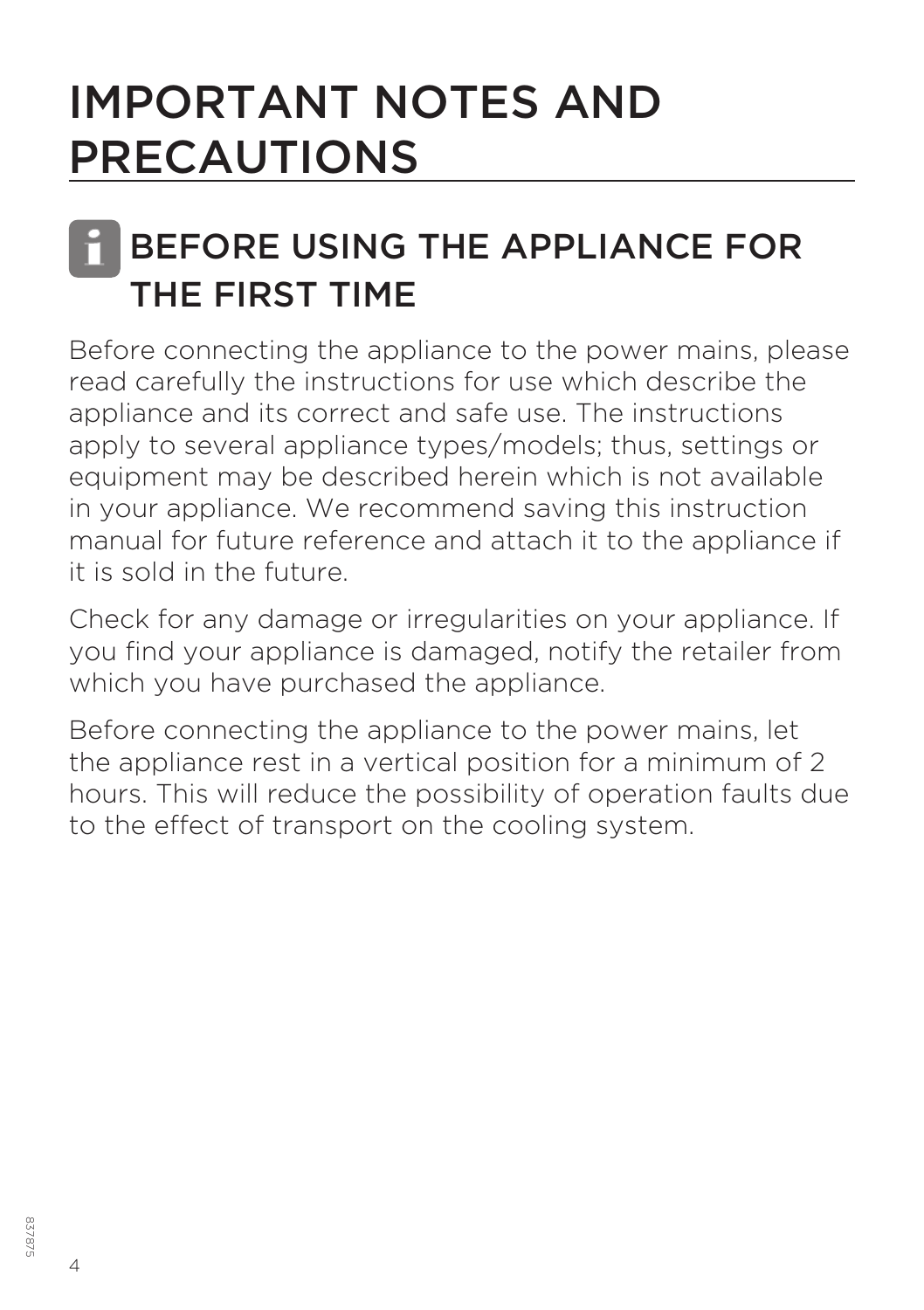

WARNING! Risk of fire/flammable materials.

The appliance must be connected to the power mains and grounded in compliance with the effective standards and regulations.

WARNING! Do not locate multiple portable socket-outlets or portable power supplies at the rear of the appliance.

Before cleaning the appliance, unplug it from the power mains (unplug the power cord from the wall outlet).

WARNING! If the supply cord is damaged, it must be replaced by the manufacturer, its service agent or similarly qualified persons in order to avoid a hazard.

WARNING! When positioning the appliance, ensure the supply cord is not trapped or damaged.

If LED lighting does not work, call a service technician. Do not attempt a repair of the LED lighting yourself, as there is danger of contact with high voltage!

- $\Lambda$  WARNING! Do not use any electric devices inside the appliance, except for those allowed by the manufacturer of this refrigeration appliance.
- $\mathbb \Lambda$  WARNING! Do not use mechanical devices or other means to accelerate the defrosting process, other than those recommended by the manufacturer.
- $\Lambda$  WARNING! To avoid any hazard resulting from poor stability of the appliance, make sure it is installed as instructed.

5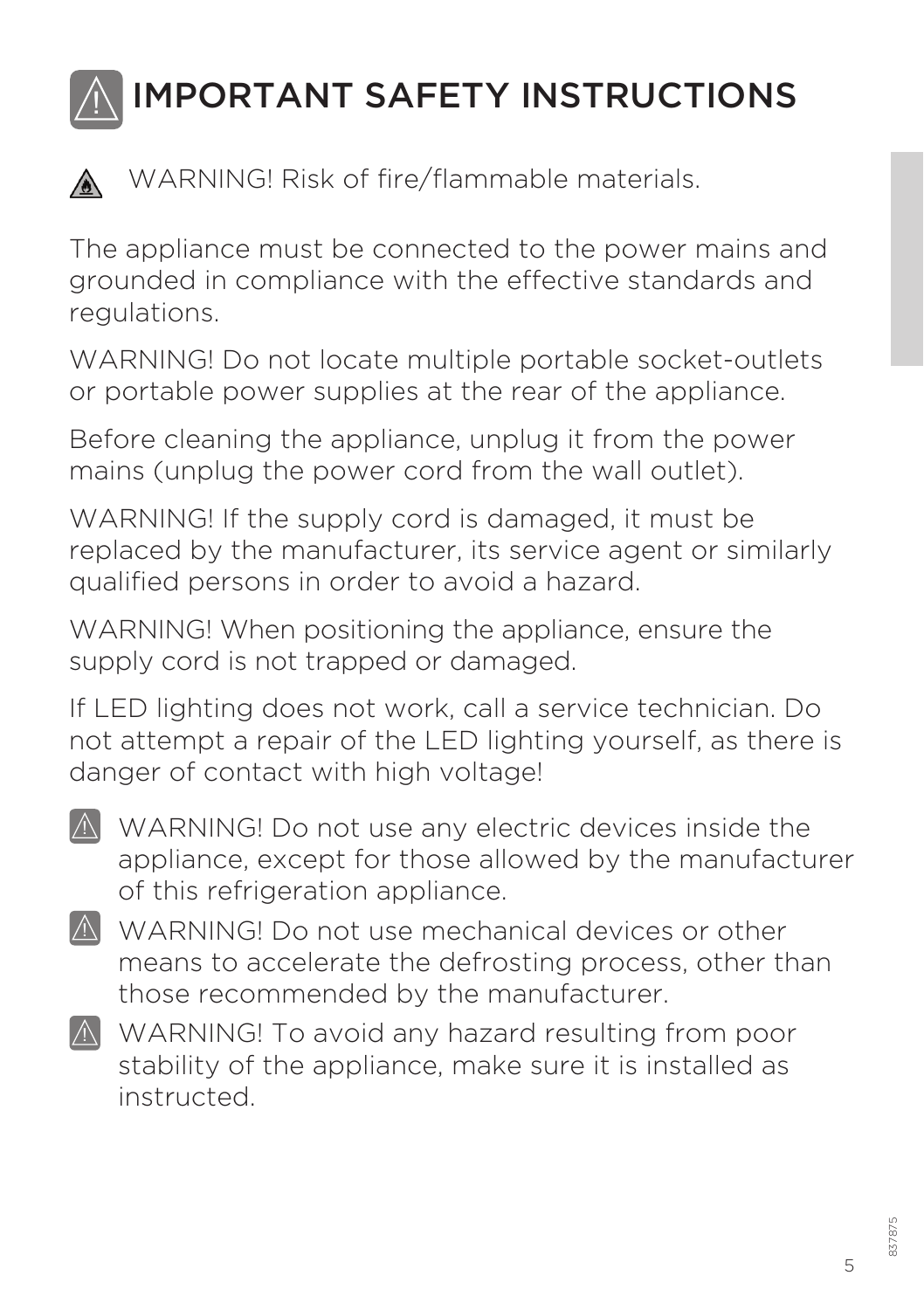#### Danger of frostbite

Never put frozen food in your mouth and avoid touching frozen food as this may cause frostnip or frostbite.

#### Safety of children and vulnerable persons

The appliance is not intended for use by persons (including children) with reduced physical, sensory or mental capabilities, or lack of experience and knowledge, unless they have been given supervision or instruction concerning use of the appliance by a person responsible for their safety.

Children should be supervised to ensure that they do not play with the appliance.

Cleaning and user maintenance shall not be made by children without supervision.

Cleaning and user maintenance shall not be made by children without supervision.

Remove the packaging intended to protect the appliance or particular parts during transport and keep it outside the reach of children.

It presents danger of injury or suffocation.

#### For European markets only

This appliance can be used by children aged from 8 years and above and persons with reduced physical, sensory or mental capabilities or lack of experience and knowledge if they have been given supervision or instruction concerning use of the appliance in a safe way and understand the hazards involved.

Children shall not play with the appliance.

Cleaning and user maintenance shall not be made by children without supervision.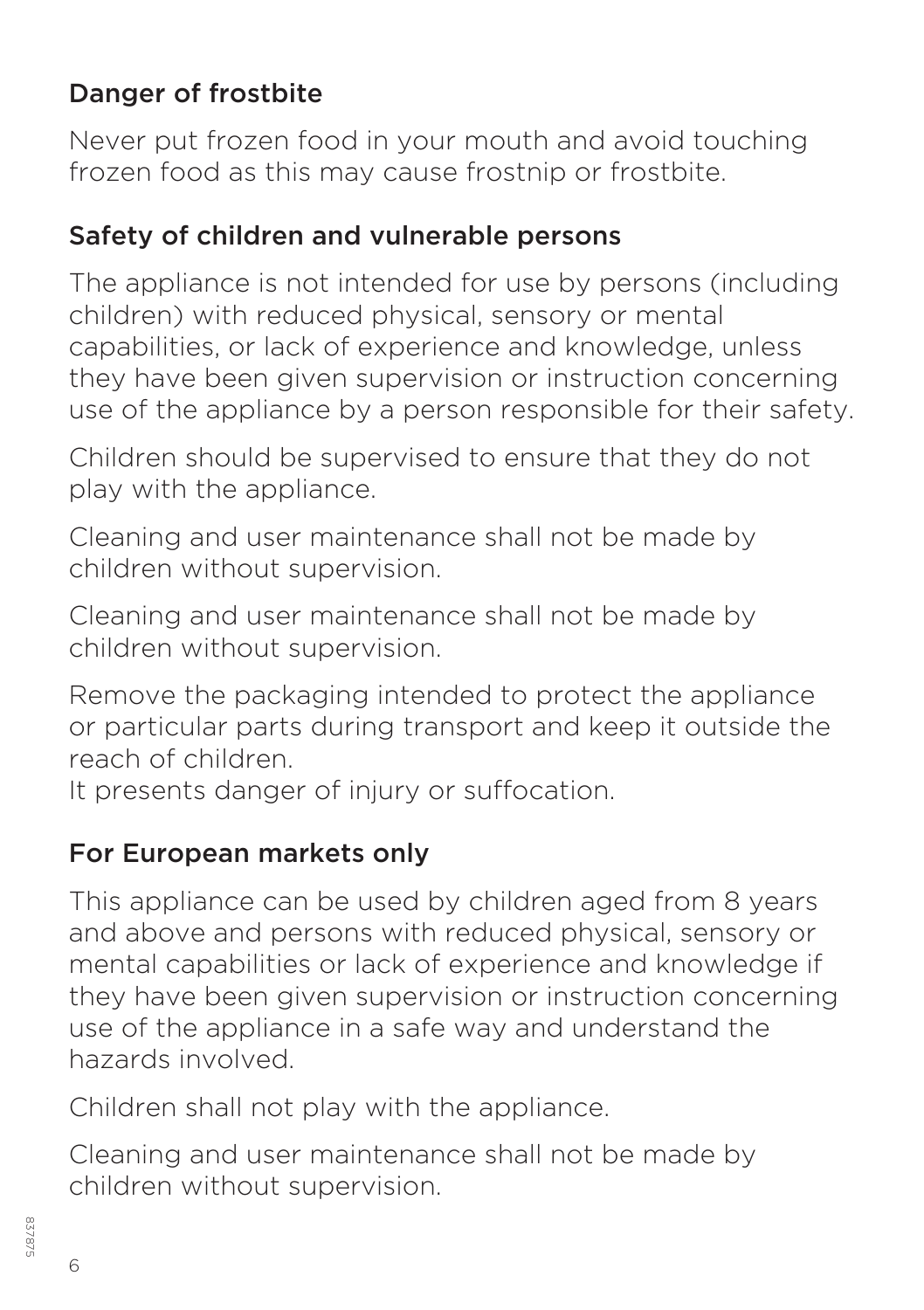Children aged from 3 to 8 years are allowed to load and unload refrigerating appliances.

#### Warning regarding the refrigerant

The appliance contains a small amount of an environmentally friendly yet flammable gas R600a. Make sure that no parts of the cooling system are damaged. A gas leak is not hazardous to the environment, but it could cause eye injury or fire.

In case of a gas leak, ventilate the room thoroughly, disconnect the appliance from the power mains, and call a service technician.

7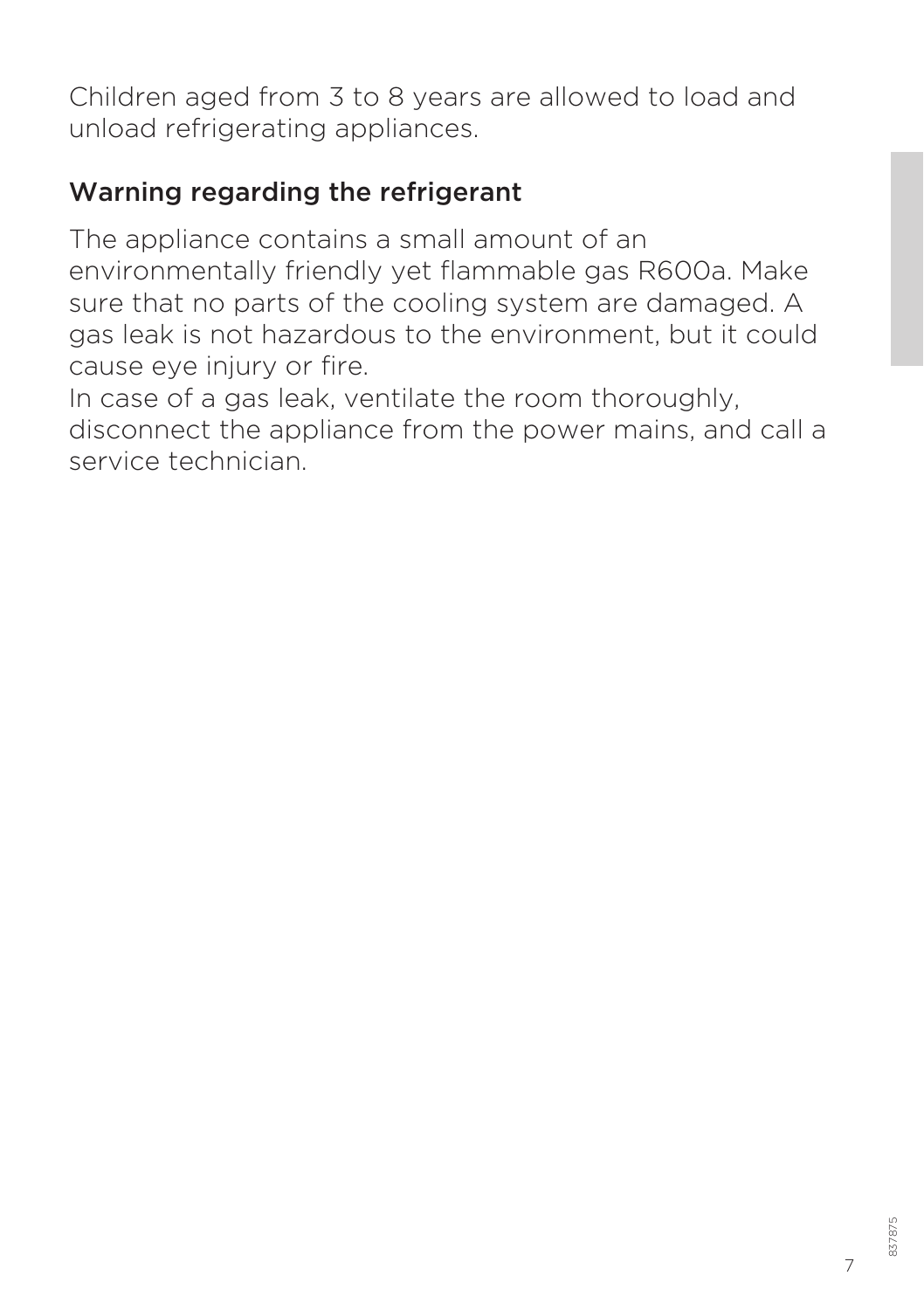## IMPORTANT INFORMATION ON THE USE OF APPLIANCE

WARNING! This appliance is intended to be used in household and similar applications such as:

- staff kitchen areas in shops, offices and other working environments;
- farm houses and by clients in hotels, motels and other residential type environments;
- bed and breakfast type environments;
- catering and similar non-retail applications.
- i WARNING! Keep ventilation openings, in the appliance enclosure or in the built-in structure, clear of obstruction.

The appliance may not be used outdoors and it may not be exposed to rain.

Do not store explosive substances such as aerosol cans with a flammable propellant in this appliance.

If the appliance will be out of use for an extended period of time, switch it off using the relevant button, and unplug it from the power mains. Empty the appliance, defrost it, clean it, and leave the door ajar.

In case of an error or power supply failure do not open the freezer compartment unless the freezer has not operated for over 16 hours. After this period, use the frozen food or provide sufficient cooling (e.g. a replacement appliance).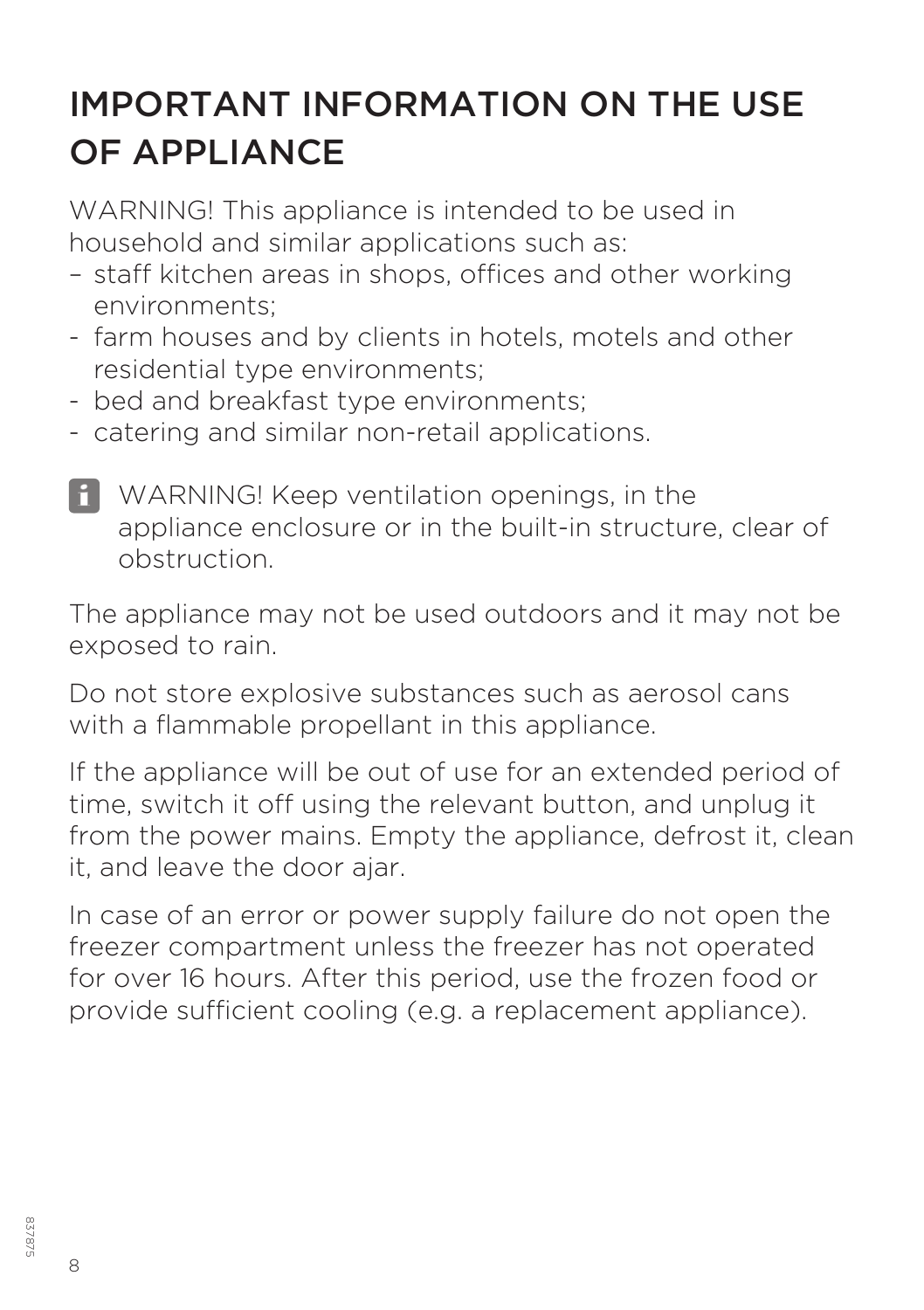#### Technical information on the appliance

Rating plate can be found in the appliance interior. It indicates data on voltage, gross and net volume, type and amount of refrigerant, and information on the climate classes.

If the language on the rating plate is not the language of your choice or the language of your country, replace it with the one supplied.

## ENVIRONMENT PROTECTION

Packaging is made of environmentally friendly materials that can be recycled, disposed of, or destroyed without any hazard to the environment.

 $\overline{\mathbb{A}}$  Removing an obsolete appliance

To protect the environment, take the obsolete appliance to an authorized home appliance collection centre. Before doing so, do the following:

- disconnect the appliance from the power mains;
- do not allow children to play with the appliance.
- i WARNING! Do not damage the refrigerant circuit. This will also prevent pollution.

The symbol on the product or its packaging indicates that the product should not be treated as normal household waste. The product should be taken to an authorized collection centre for waste electric and electronic equipment processing. Correct disposal of the product will help prevent any negative effects on the environment and health of people which could occur in case of incorrect product removal. For detailed information on removal and processing of the product, please contact the relevant municipal body in charge of waste management, your waste disposal service, or the store where you bought the product.

9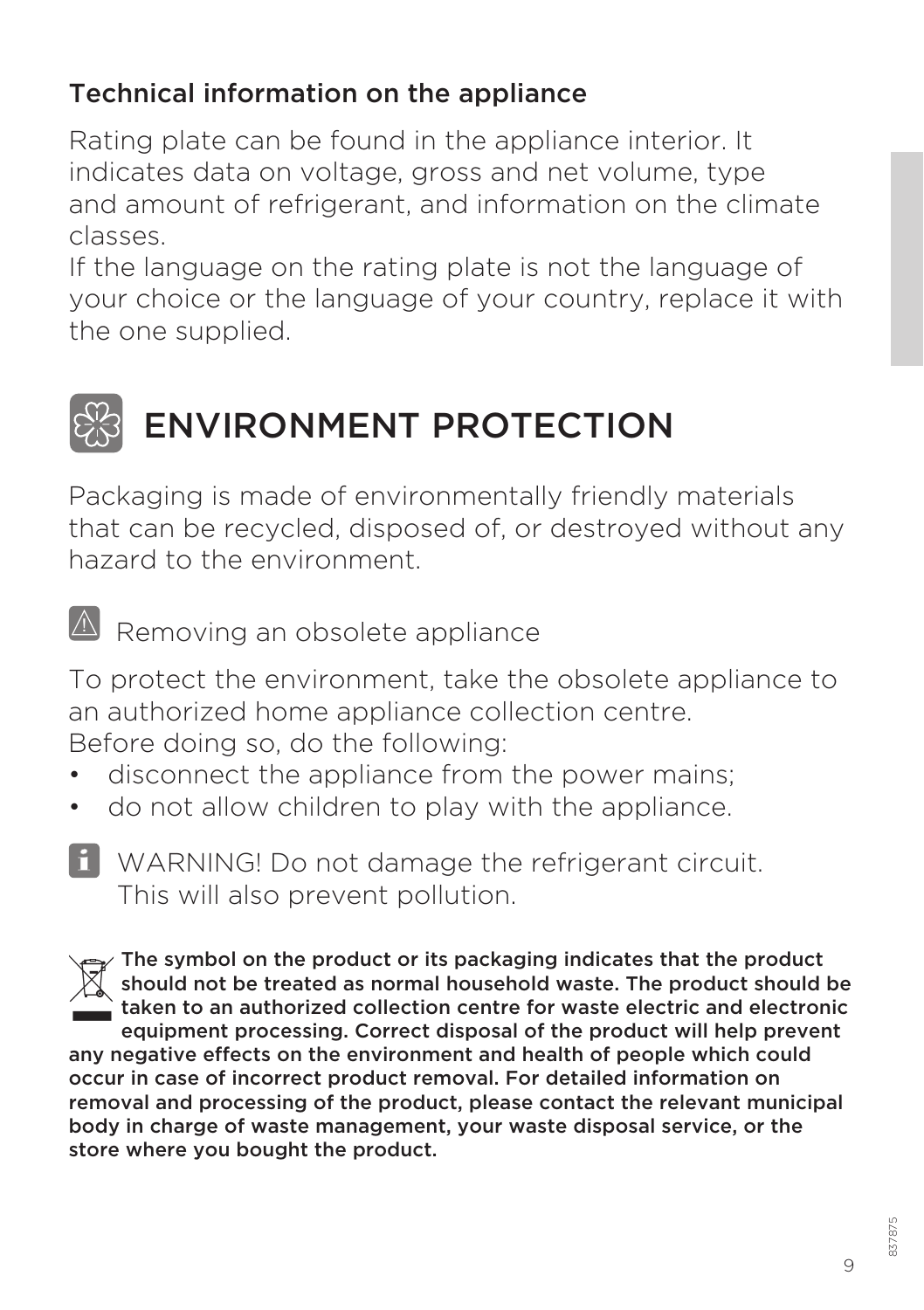#### ADVICE FOR SAVING POWER WITH REFRIGERATION APPLIANCES i

- Install the appliance as specified in the instruction manual.
- Do not open the door more often than necessary.
- Occasionally make sure air circulation underneath the appliance is unobstructed.
- Condenser unit on the rear wall should be kept clean (see chapter Cleaning the appliance).
- If the gasket is damaged or does not provide a perfect seal for any reason, have it replaced as soon as possible.
- Store the food in tightly sealed containers or appropriate packaging.
- Before placing the food in the refrigerator, allow it to cool down to room temperature.
- Defrost frozen food in the refrigerator compartment.
- To make use of the entire freezer compartment interior volume, remove some of the drawers as described in the instruction manual.
- Defrost your conventional freezer when an approximately 3–5 millimetre layer of frost or ice has built up on the refrigerated surfaces.
- Make sure the layout of shelves in the compartment is uniform and that the food is placed so that the air can freely circulate in the appliance interior (observe the recommended placement of food as described in the instructions).
- In appliances with a fan, do not block the fan slots or vents.
- If you do not need the fan or the ionizer, switch them off to reduce power consumption.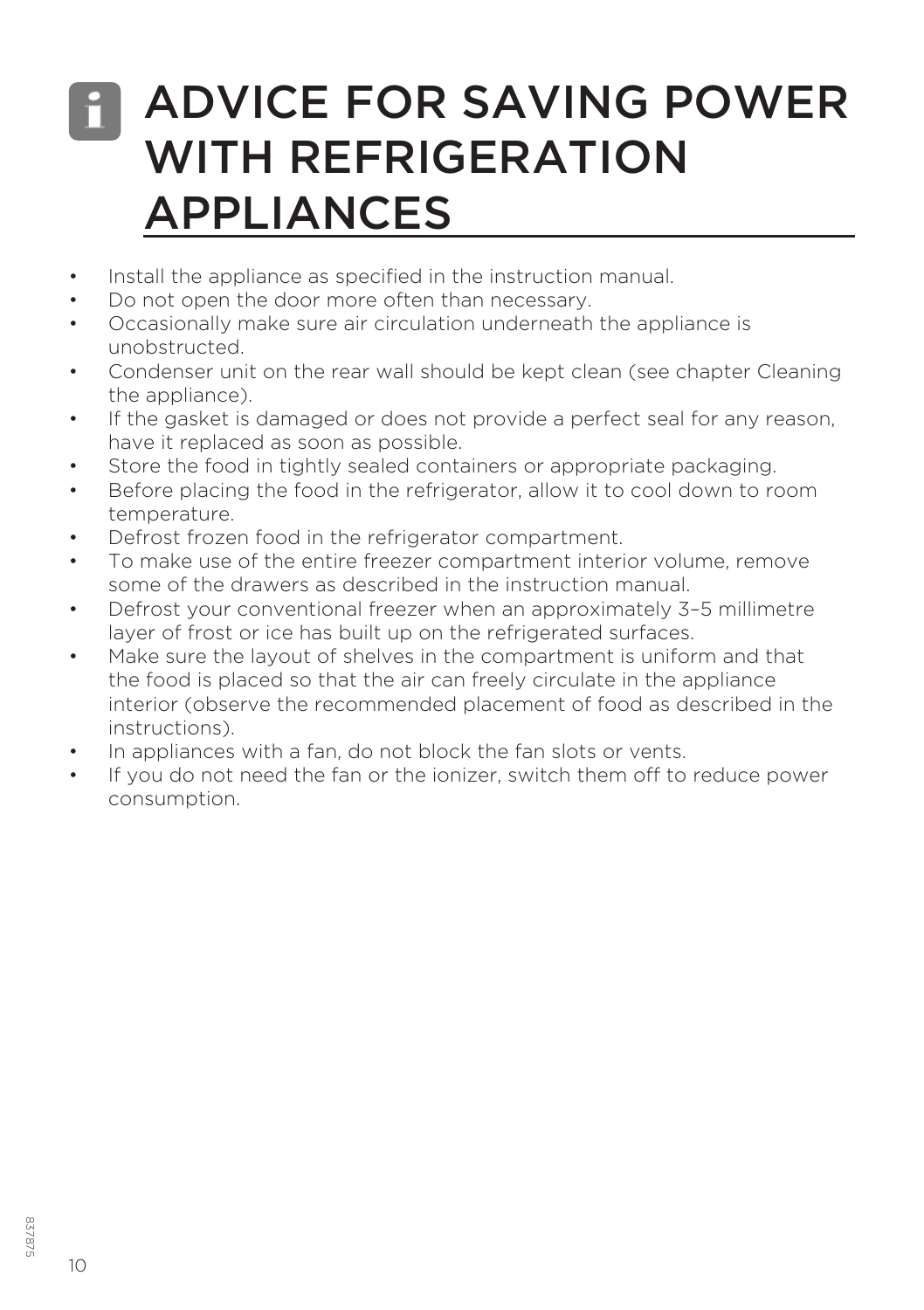## INSTALLATION AND **CONNECTION**

#### SELECTING THE ROOM

• Install the appliance in a dry and well ventilated room. The appliance will operate correctly if the environment temperature is in the interval specified in the table. The appliance class is indicated on the rating plate / label with the basic information on the appliance.

| <b>Class</b>     | <b>Temperature</b>                        | <b>Relative Humidity</b> |
|------------------|-------------------------------------------|--------------------------|
| SN (subnormal)   | from $+10$ °C to $+32$ °C                 |                          |
| N (normal)       | from $+16$ °C to $+32$ °C                 |                          |
| ST (subtropical) | from +16 $^{\circ}$ C to +38 $^{\circ}$ C | $\leq 75\%$              |
| T (tropical)     | from +16 $^{\circ}$ C to +43 $^{\circ}$ C |                          |

• Do not place an appliance in a room where temperature can drop to  $\begin{bmatrix} \bullet & \bullet \\ \bullet & \bullet \end{bmatrix}$   $\bullet$  Do not place an appliance in a room where temperature can drop to below 5 °C as this may cause abnormal appliance operation or failure!

- After the installation, the appliance mains plug should be accessible!
- Do not place the appliance near appliances or devices radiating heat, such as a cooker, a stove, a radiator, water heater etc., and do not expose it to direct sunlight. The appliance should stand at least 3 cm away from an electric or gas cooker or at least 30 cm away from an oil or solid fuel stove. If the distance between such source of heat and the appliance is smaller, use an insulating panel.

Note: Place the appliance in a sufficiently large room. There should be at least  $1 m<sup>3</sup>$  of space per 8 grams of refrigerant. Amount of refrigerant is indicated on the rating plate in the appliance interior.

• There should be an opening or a vent of at least 200 cm<sup>2</sup> behind the appliance, and the clearance between the appliance and any cabinet above it should be at least 5 cm, to allow cooling of the condenser unit.

#### Note:

When installing the appliance side-by-side into kitchen cabinets, each appliance should be integrated into a separate cabinet.

An anti-condensation service kit should be purchased, complete with a power cord for connecting the kit to the power mains. An additional power socket is required for connecting the anti-condensation service kit.

For safety reasons, the service kit may only be installed by an authorized service technician!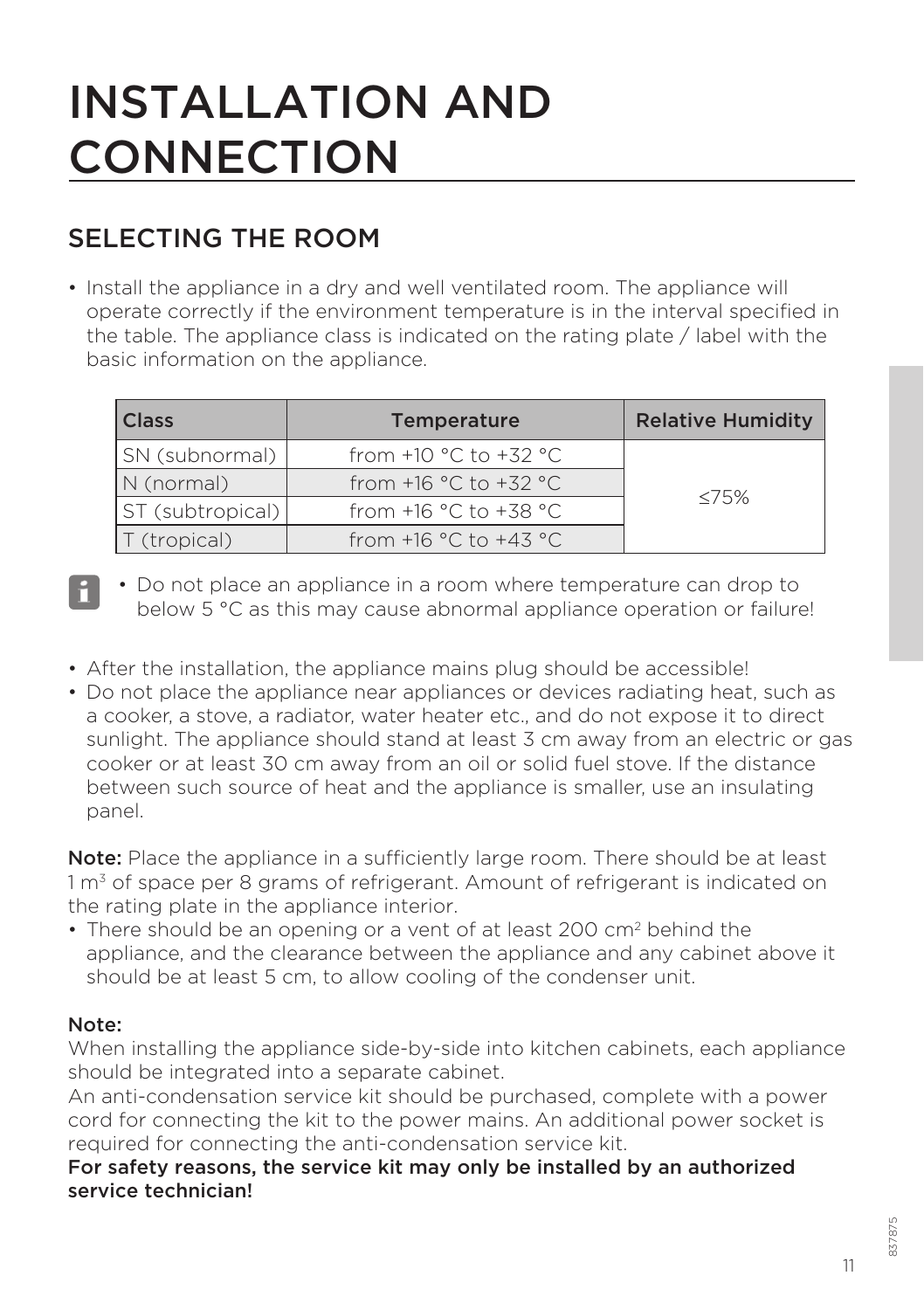#### CONNECTING THE APPLIANCE



- Connect the appliance to the power mains using the power cord. The wall outlet should be fitted with a ground contact (safety socket). Nominal voltage and frequency are indicated on the rating plate/label with basic information on the appliance.
- The appliance must be connected to the power mains and grounded in compliance with the effective standards and regulations. The appliance will withstand short-term deviations from the nominal voltage, but not more than +/- 6%.

#### CHANGING THE DOOR OPENING DIRECTION AND INTEGRATING THE APPLIANCE INTO A CABINET

The process of changing the appliance door opening and integrating the appliance into a cabinet is described on a separate sheet supplied in the bag with the instruction manual.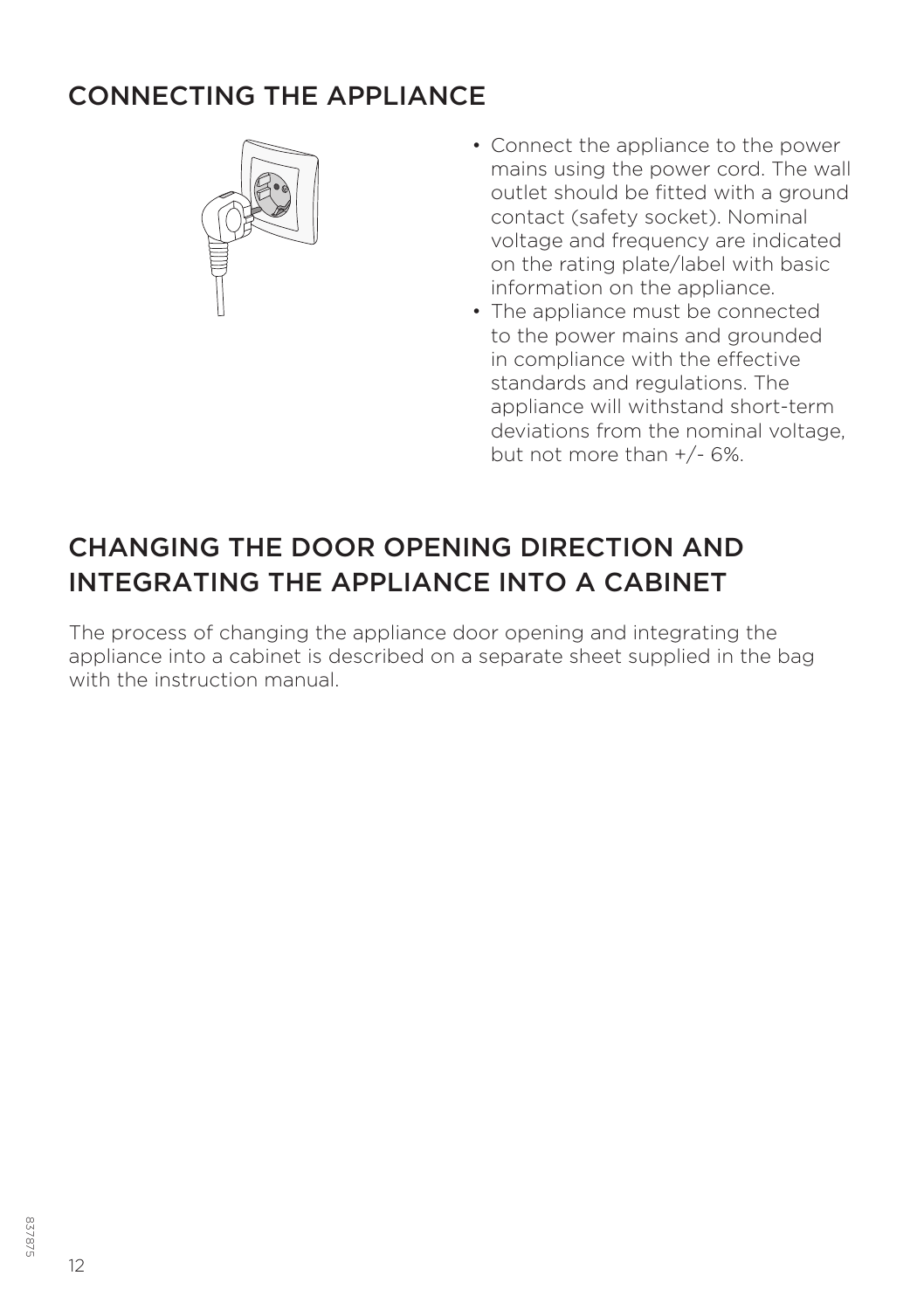## APPLIANCE DESCRIPTION

Appliance interior equipment may change according to the appliance model.



#### A Refrigerator

- 1 Control unit
- 2 LED lighting
- **3** Glass shelves
- 4 Fruit and vegetables drawer with humidity control
- 5 Low door shelves
- 6 Bottle shelve

#### B Freezer

- 7 Upper drawer
- 8 Deep drawer
- 9 Bottom drawer
- 10 Glass shelves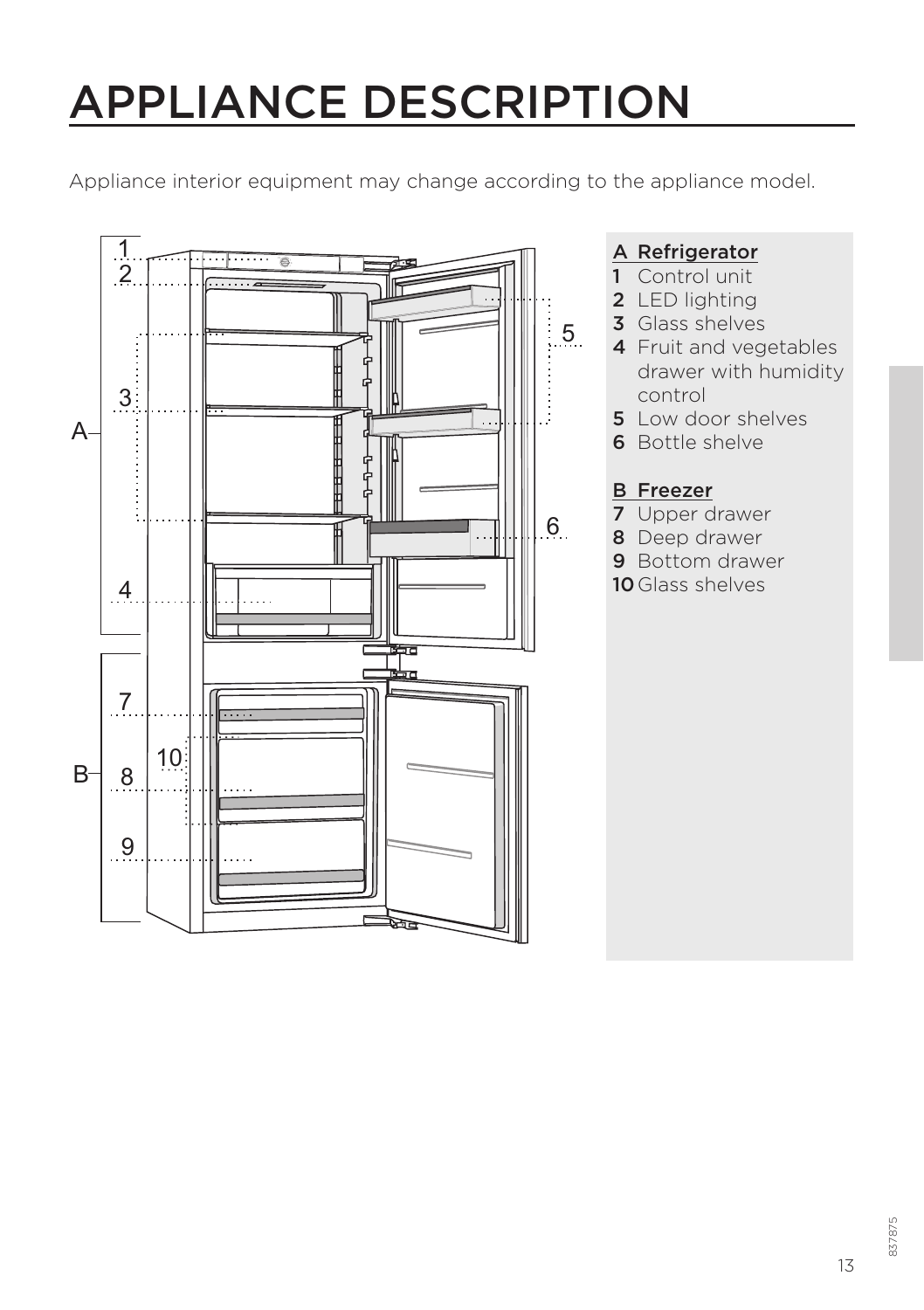## OPERATING THE APPLIANCE

#### CONTROL UNIT 1



#### A Temperature setting and on/off knob

 Use the dial to switch the appliance on or off , set the temperature, and control the ECO and intensive freezing (freezer boost) function.

#### B **Lighting on/off key**

 Lighting will switch on automatically when you open the refrigerator compartment door, and it will switch off when you close it.

#### SWITCHING THE APPLIANCE ON/OFF



**Switching on:** To switch on: rotate the A dial clockwise.

Switching off: Rotate the A dial in the counter-clockwise direction until the arrow is aligned with the symbol  $\phi$  (Warning: appliance will remain powered, i.e. there will still be electric current in the appliance.)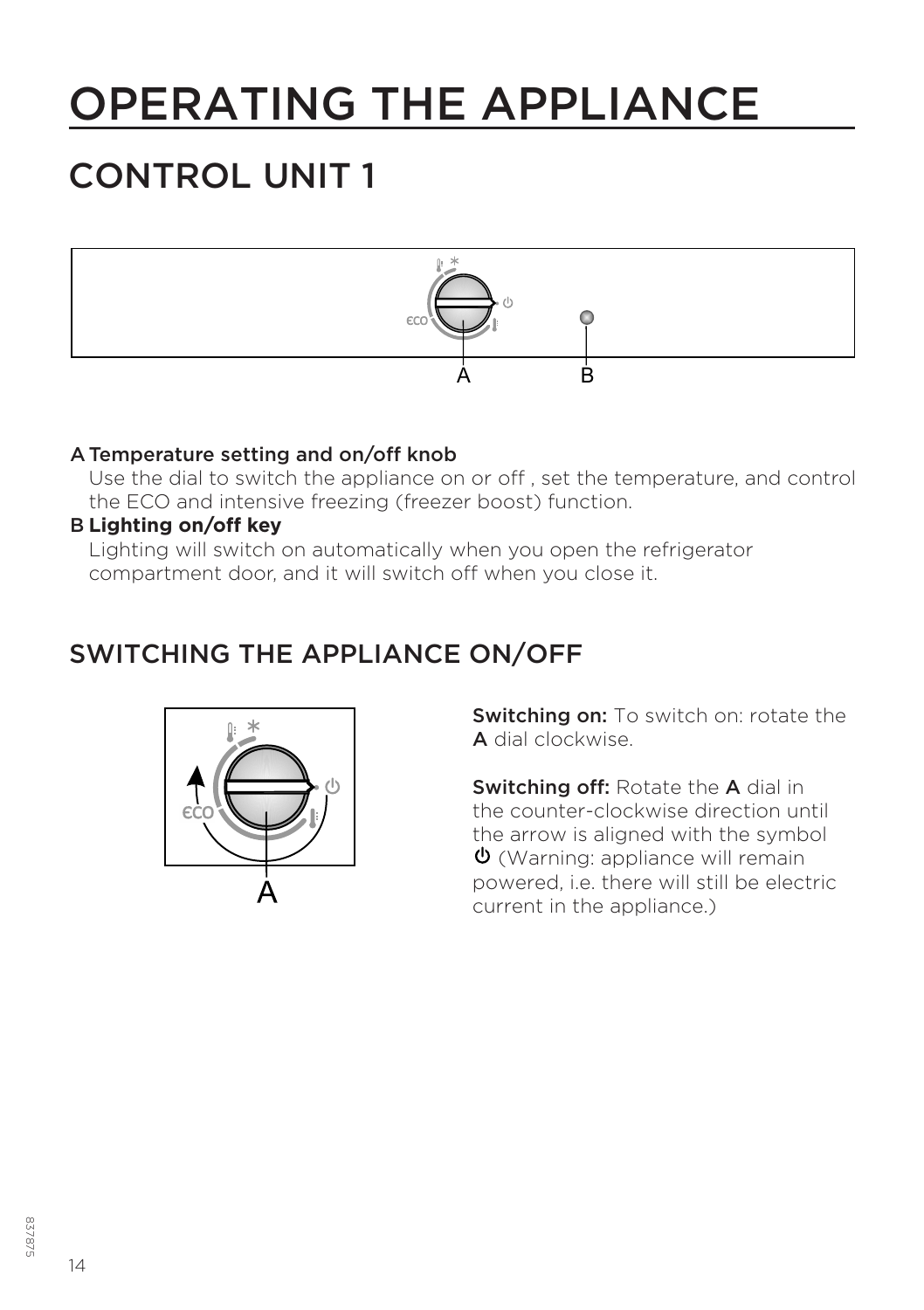#### ADJUSTING THE TEMPERATURE IN THE APPLIANCE

i

• After the appliance is switched on, it may take several hours for the set temperature to be reached. Do not place any food into the refrigerator before the temperature drops to the selected setting.



- To set the desired temperature rotate the A dial in clockwise direction.
- Recommended setting of the **A** dial is on the **eco** position (see figure).
- A change in the environment temperature will affect the temperature in the appliance. Adjust the setting with the A dial accordingly. Positions towards the **I** mean a lower temperature in the appliance (cooler). Settings towards the  $\mathbf{l}$  mean a higher temperature (warmer).

If the temperature of the room where the appliance is installed is below 16 °C, we recommend setting the  $A \, \ell$ .

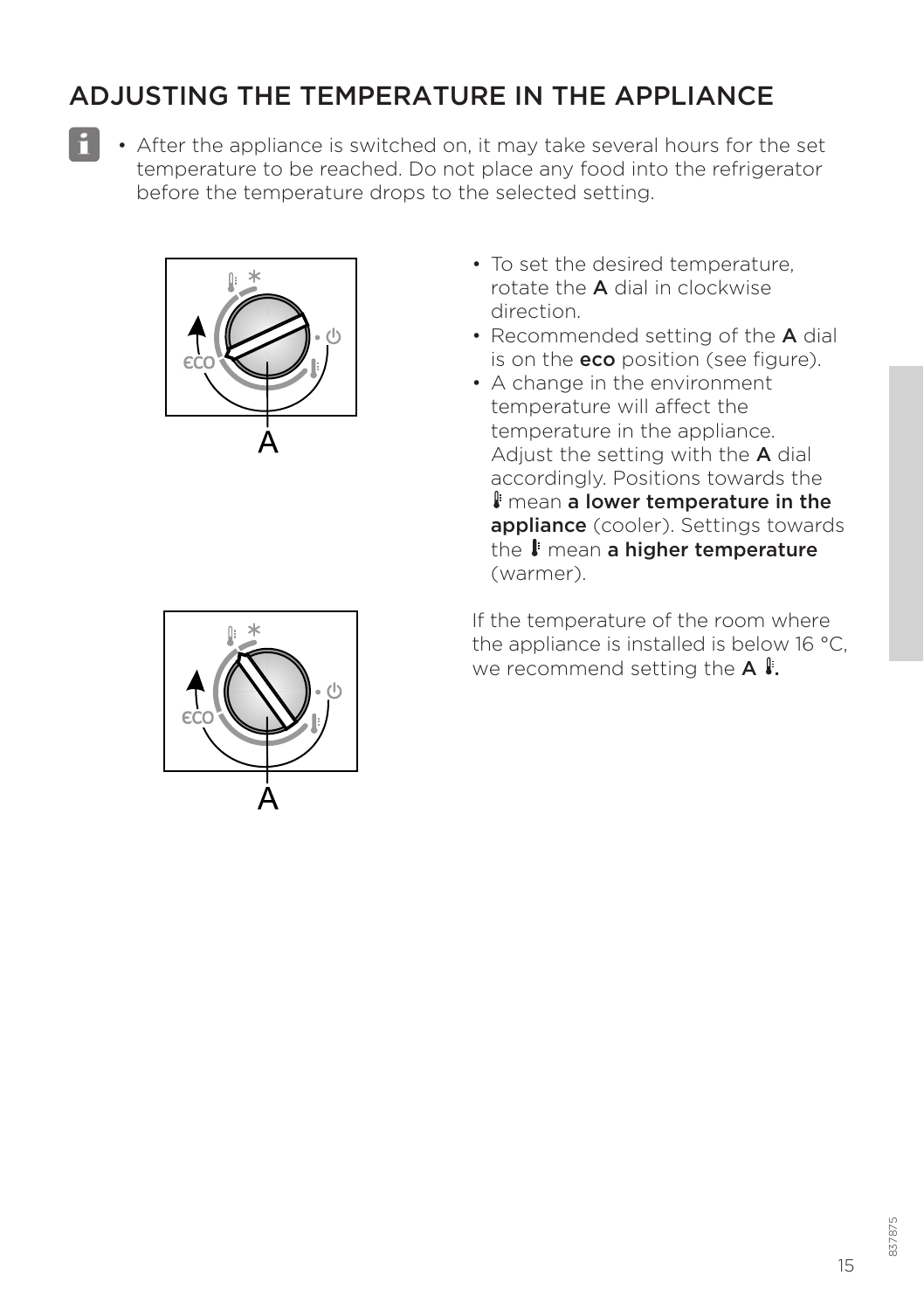#### INTENSIVE COOLING AND FREEZING

• We recommend using this setting before cleaning the appliance or 24 hours before inserting a large amount of food. Activating this function will make sure the food is cooled or frozen faster to retain vitamins, minerals, nutrients, and flavour, and to extend its freshness.



- Switching on the intensive cooling and freezing: Rotate the A dial to position  $*$
- When the intensive cooling/freezing function is activated, the appliance will operate with maximum power. During this time, operation may be somewhat louder.
- After the end of the intensive

cooling/freezing cycle, rotate the A dial back to the desired setting.

If the function is not deactivated manually, it will be deactivated automatically after approximately two days. The temperature returns to the most recently set value.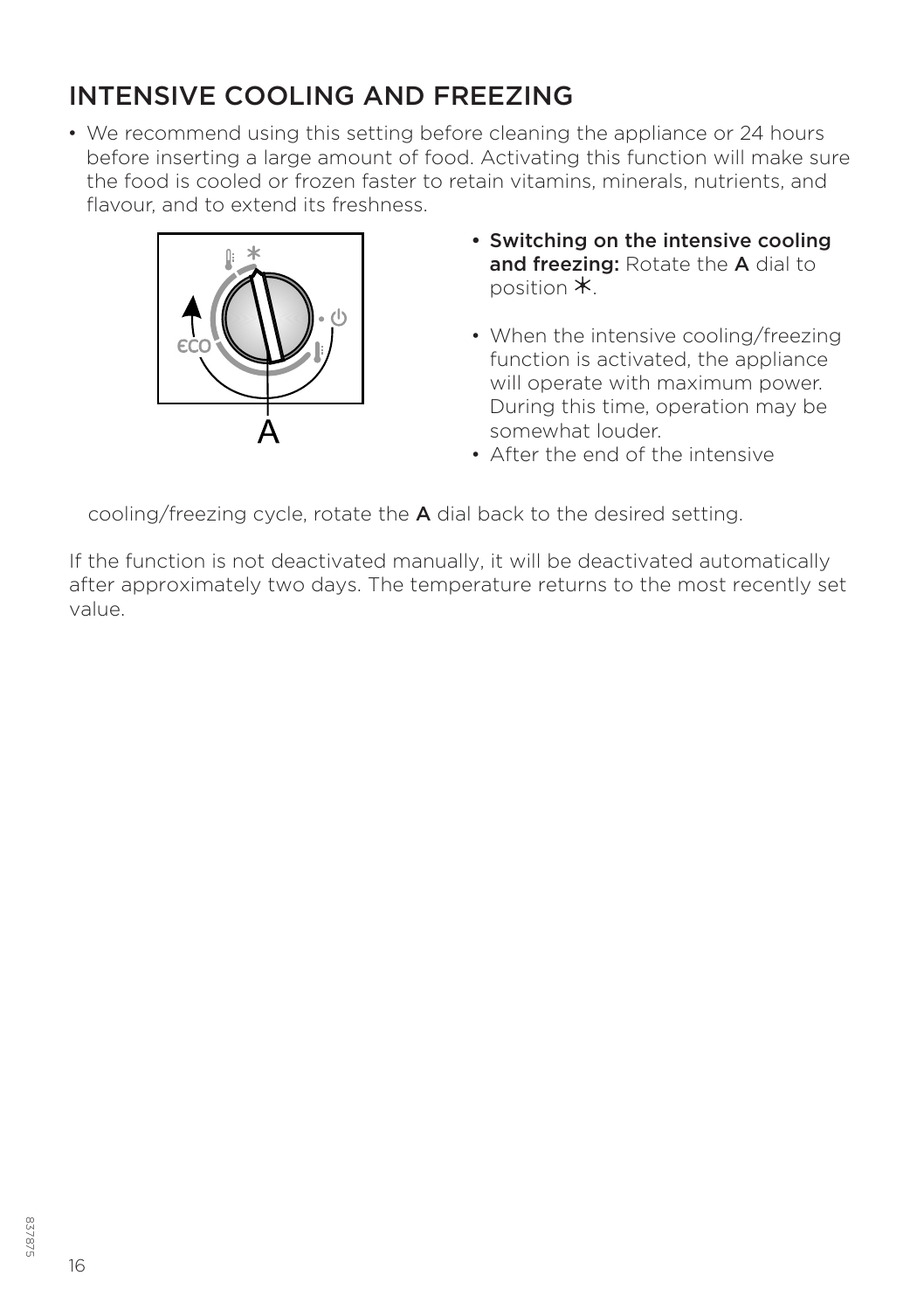## APPLIANCE INTERIOR EQUIPMENT

#### (\* EQUIPMENT DEPENDS ON THE MODEL)

#### **SHELF**



• Empty shelves can be distributed as you see fit across the guides in the refrigerator interior without having to remove the shelf from the refrigerator.

To only move the shelf to a different height/guide, lift it at the front, hold it at the back, and move it higher or lower. To take the shelf from the refrigerator, first lift it at the front part, hold it at the back part, and pull it out from the appliance. Store quickly perishable food at the back of the shelf where the temperature is the lowest.

17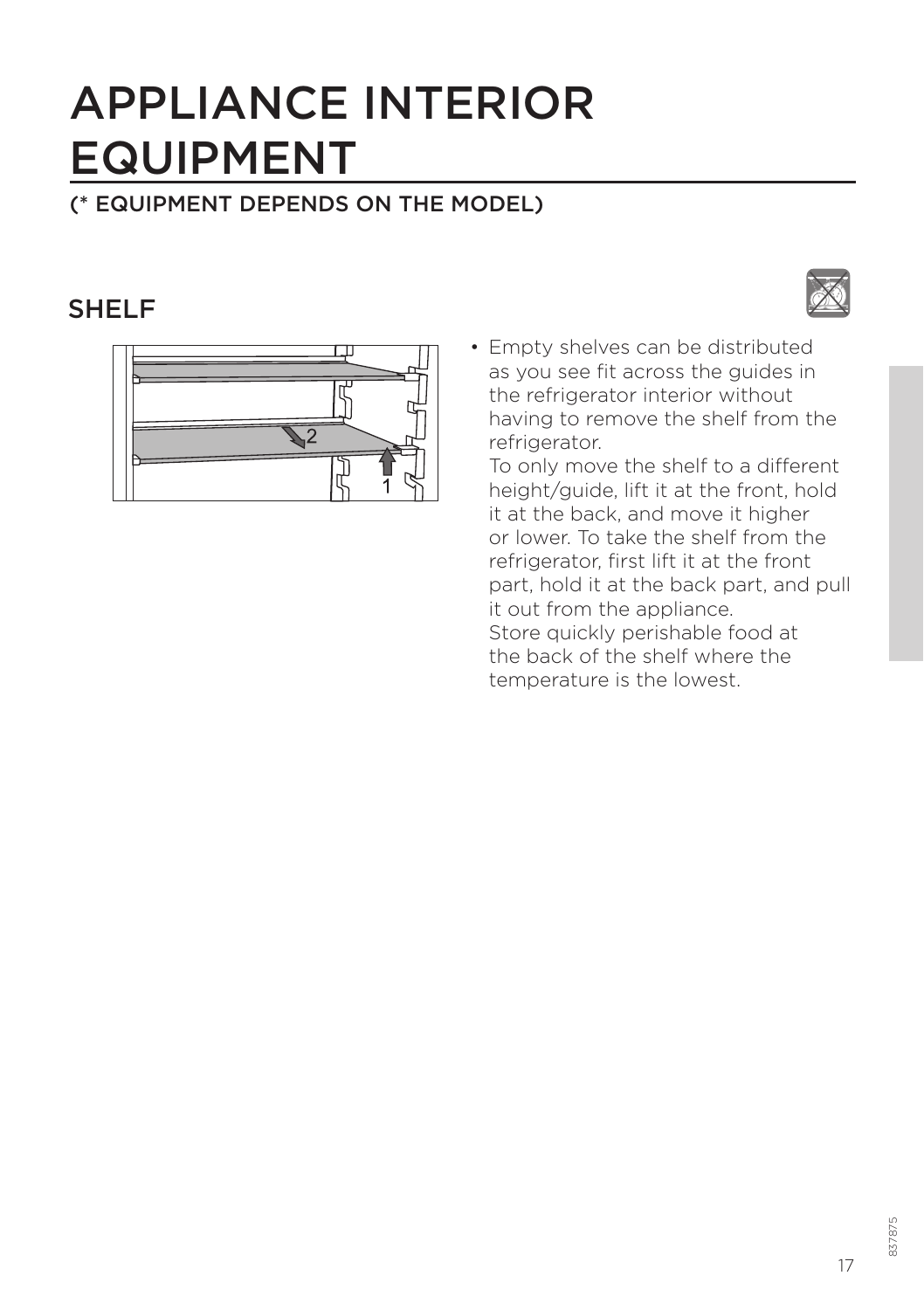#### FRUIT AND VEGETABLE BIN WITH HUMIDITY CONTROL



• The bin at the bottom of the refrigerator is intended for storing fruit and vegetables. It provides humidity and prevents the food from drying out. The bin has integrated humidity regulator which allows setting the humidity level.





Slider position to the right: closed vents, higher humidity in the bin

Slider position to the left: open vents, lower humidity in the bin

If you observe droplets accumulating below the glass shelf, open the vents and wipe the shelf (see chapter TROUBLESHOOTING).



- Pulling out the bin:
	- Pull out the bin as far as it will go. Then, lift the front part and pull it out completely.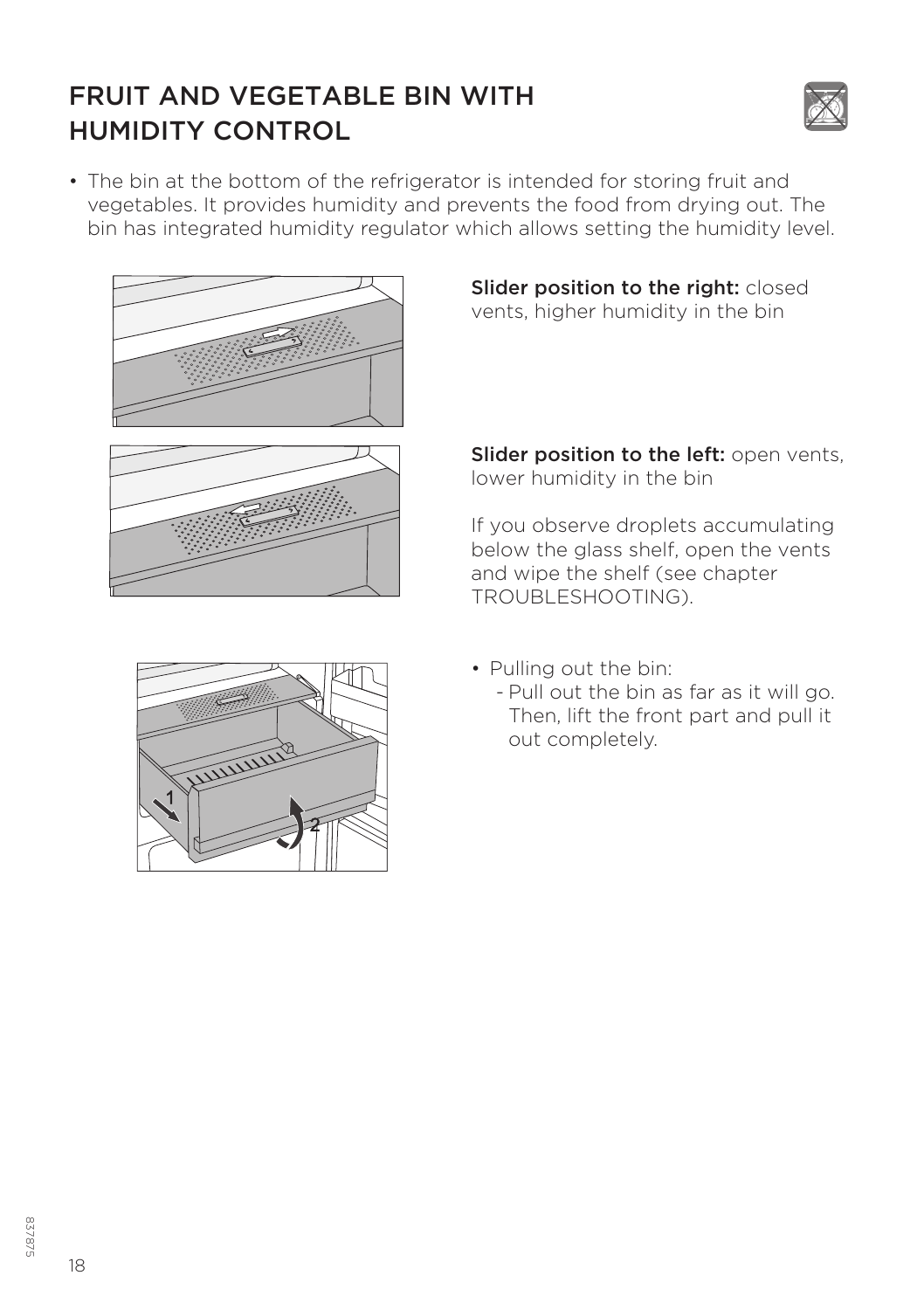#### INTERIOR SIDE OF THE REFRIGERATOR DOOR

The shelves mounted on the interior side of the refrigerator door are intended for storing cheese, butter, eggs, yoghurt and other smaller packages, tubes, cans, etc. There is a bottle shelf at the lower end of the door.

#### ADJUSTABLE DOOR SHELVES





Interior side of the refrigerator door is fitted with shelves intended for storing cheese, butter, eggs, yoghurt, and other smaller packages, tubes, cans etc.

The height of the shelves is adjustable. Simply lift the shelf from the groove and place it to desired position.

Maximum load on each door shelf is 5kg.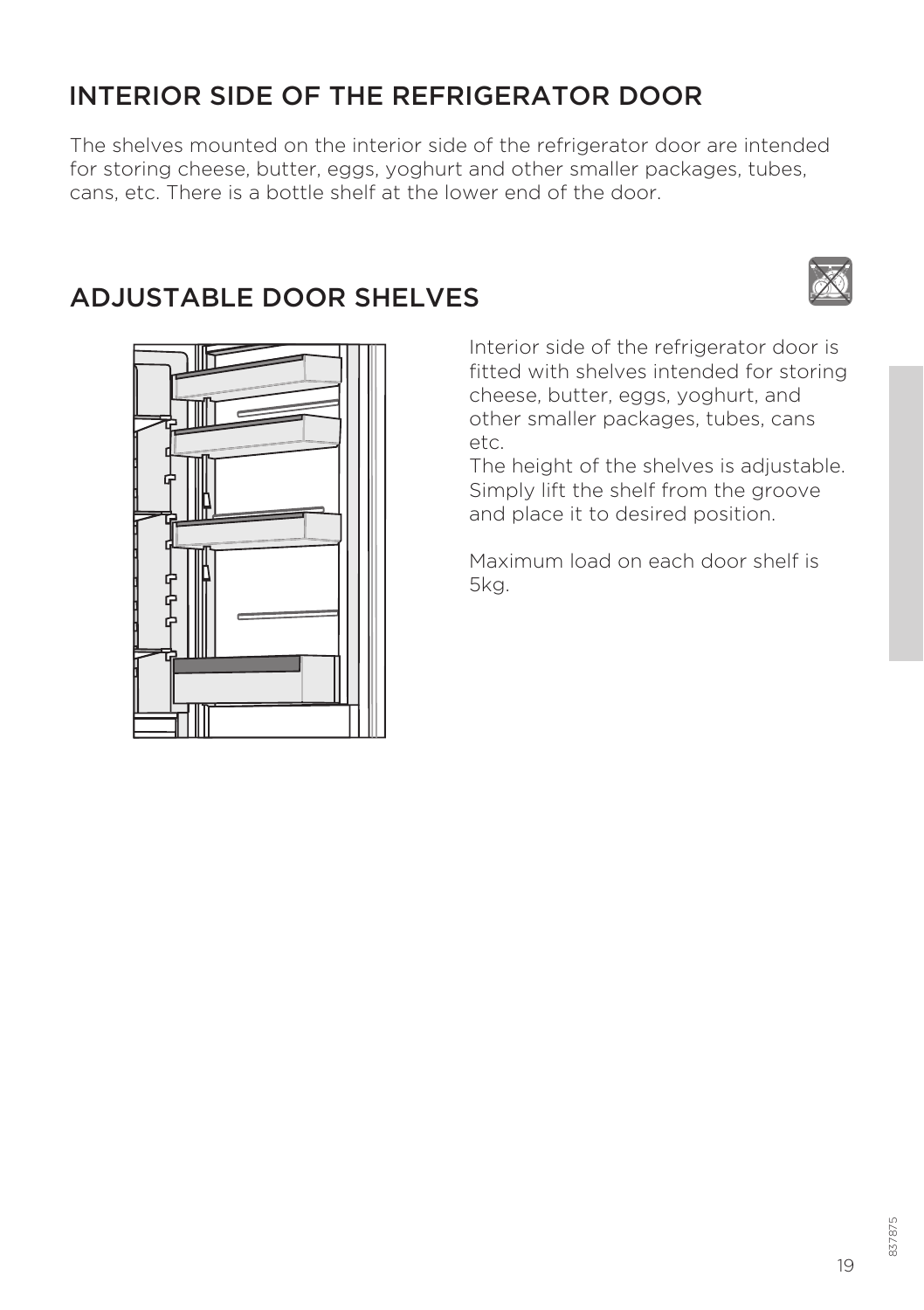## RECOMMENDED DISTRIBUTION OF FOOD IN THE APPLIANCE

#### Sections in the refrigerator compartment:

- Upper part: canned food, bread, wine, pastry etc.
- Middle part: dairy products, ready-made meals, desserts, soft drinks, beer, cooked food, etc.
- Fruit and vegetable bin: fresh fruit, vegetables, salads, root vegetables, potatoes, onions, garlic, tomatoes, sauerkraut, turnips etc.



#### Sections in the refrigerator compartment door:

- upper/middle door bins: eggs. butter, cheese etc.
- lower door bins: beverages, cans, bottles etc.
	- Do not store fruit (bananas, pineapples, papaya, citruses) and vegetables (zucchini, eggplant, cucumbers, bell peppers, tomatoes, and potatoes) sensitive to low temperatures in the refrigerator. i

#### Freezer sections:

- freezing, storing frozen food (see chapter Freezing and storing frozen food).

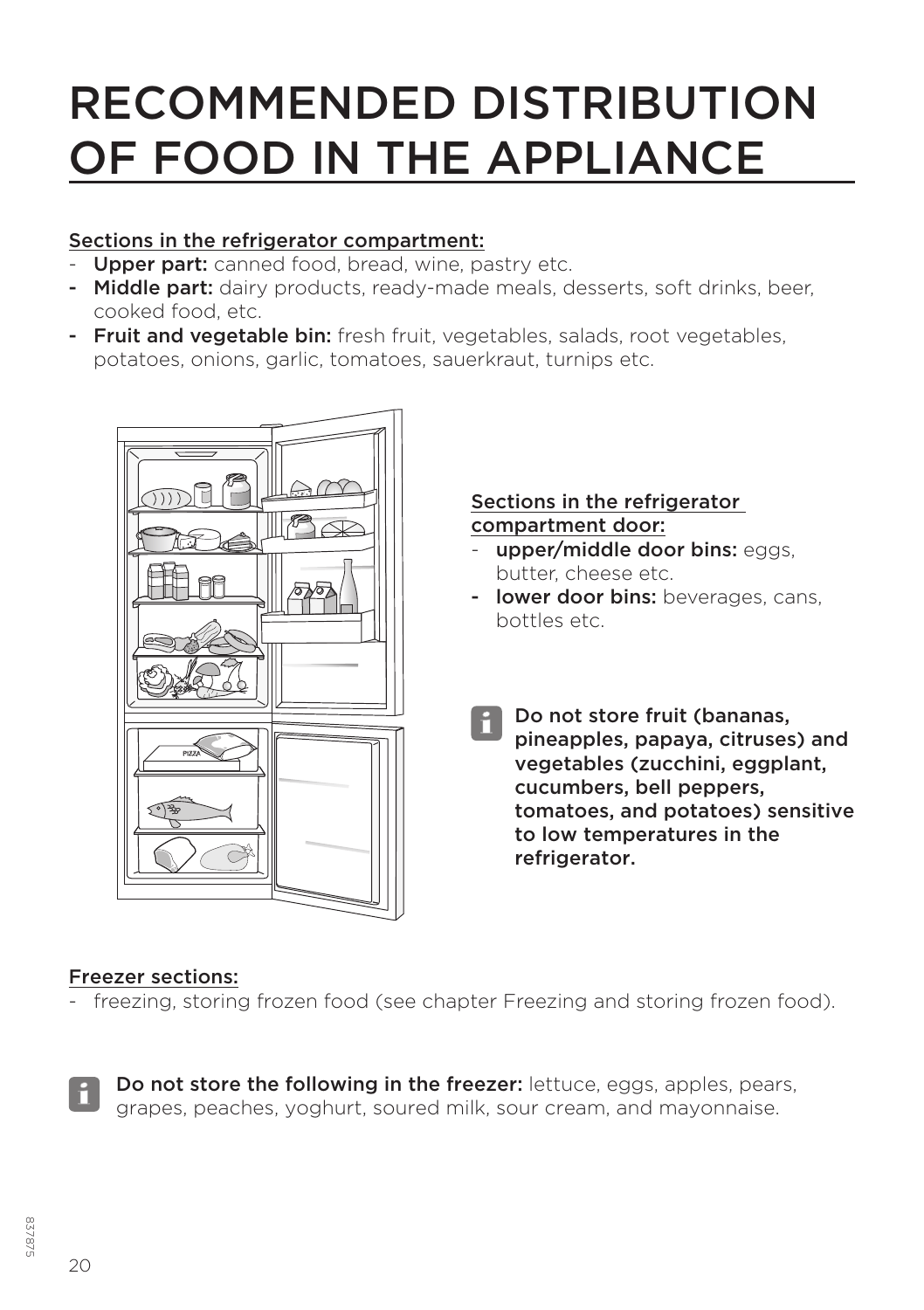## STORING FOOD IN THE REFRIGERATOR

#### IMPORTANT WARNINGS REGARDING FOOD STORAGE

**Example 2** Correct use of the appliance, appropriate packaging,<br>
maintaining the right temperature, and observing the food hygiene standards have a decisive impact on the quality of food storage.

> Observe the expiry dates for the food, indicated on the packaging.

Food stored in the refrigerator should be kept in closed containers or in appropriate packaging to prevent it from emitting or receiving odours and humidity.

Do not store inflammable, volatile, and explosive substances in the refrigerator.

Bottles with high alcohol content should be tightly sealed and stored in an upright position.

Some organic solutions, essential oils in lemon and orange peel, butter acid, etc. may damage the plastic surfaces in case of a prolonged contact, causing damage and premature ageing of these materials.

Unpleasant odour warns of lacking cleanliness of the appliance or perished contents (see chapter Cleaning the Appliance).

If you are leaving home for a longer period of time, remove perishables from the refrigerator.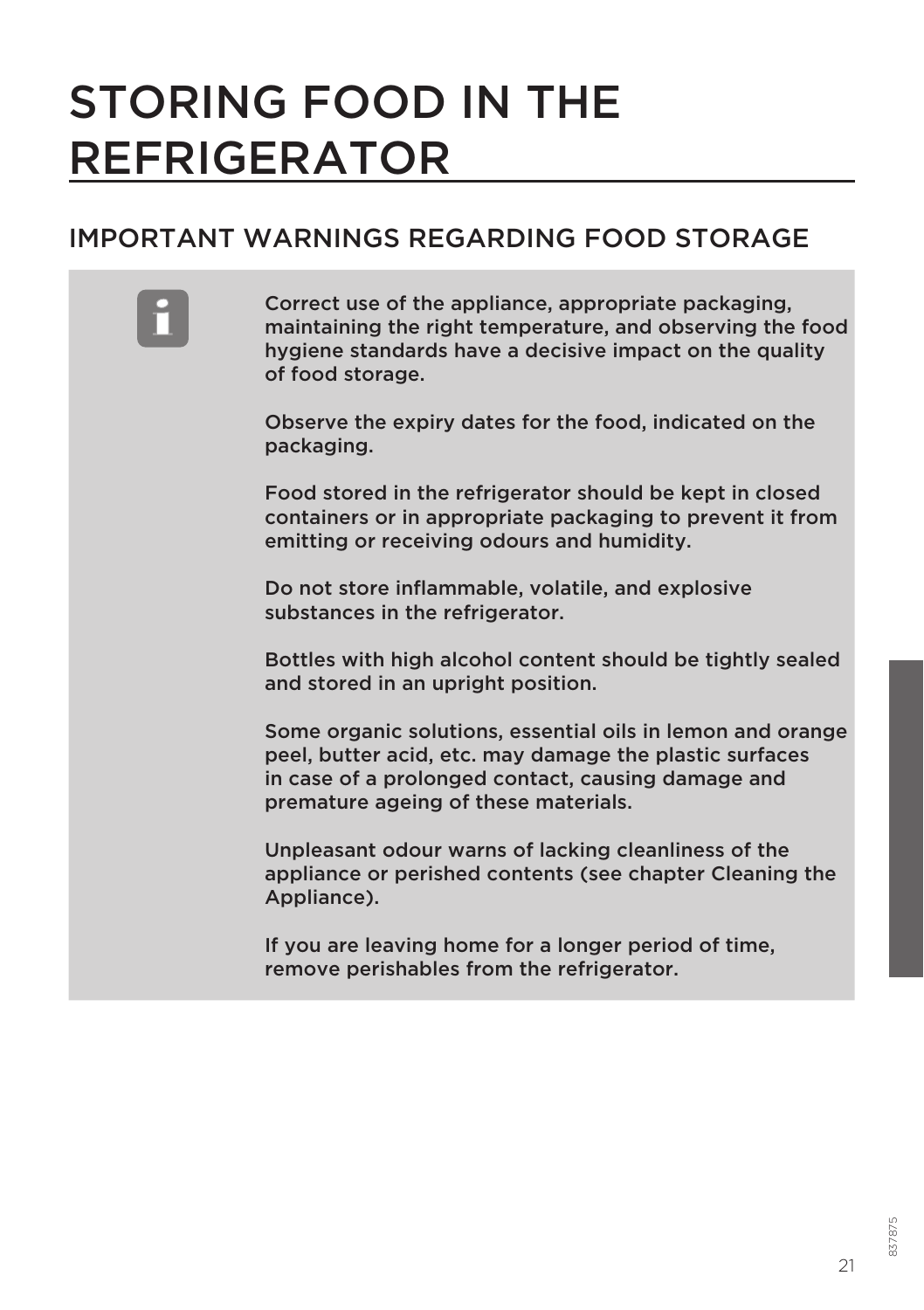#### AVOID CONTAMINATION OF FOOD

To avoid contamination of food, please respect the following instructions:

- Opening the door for long periods can cause a significant increase of the temperature in the compartments of the appliance.
- Regularly clean surfaces that can come in contact with food and accessible drainage systems.
- Store raw meat and fish in suitable containers in the refrigerator, so that it is not in contact with or drip onto other food.
- If the refrigerating appliance is left empty for long periods, switch off, defrost, clean, dry, and leave the door open to prevent mould developing within the appliance.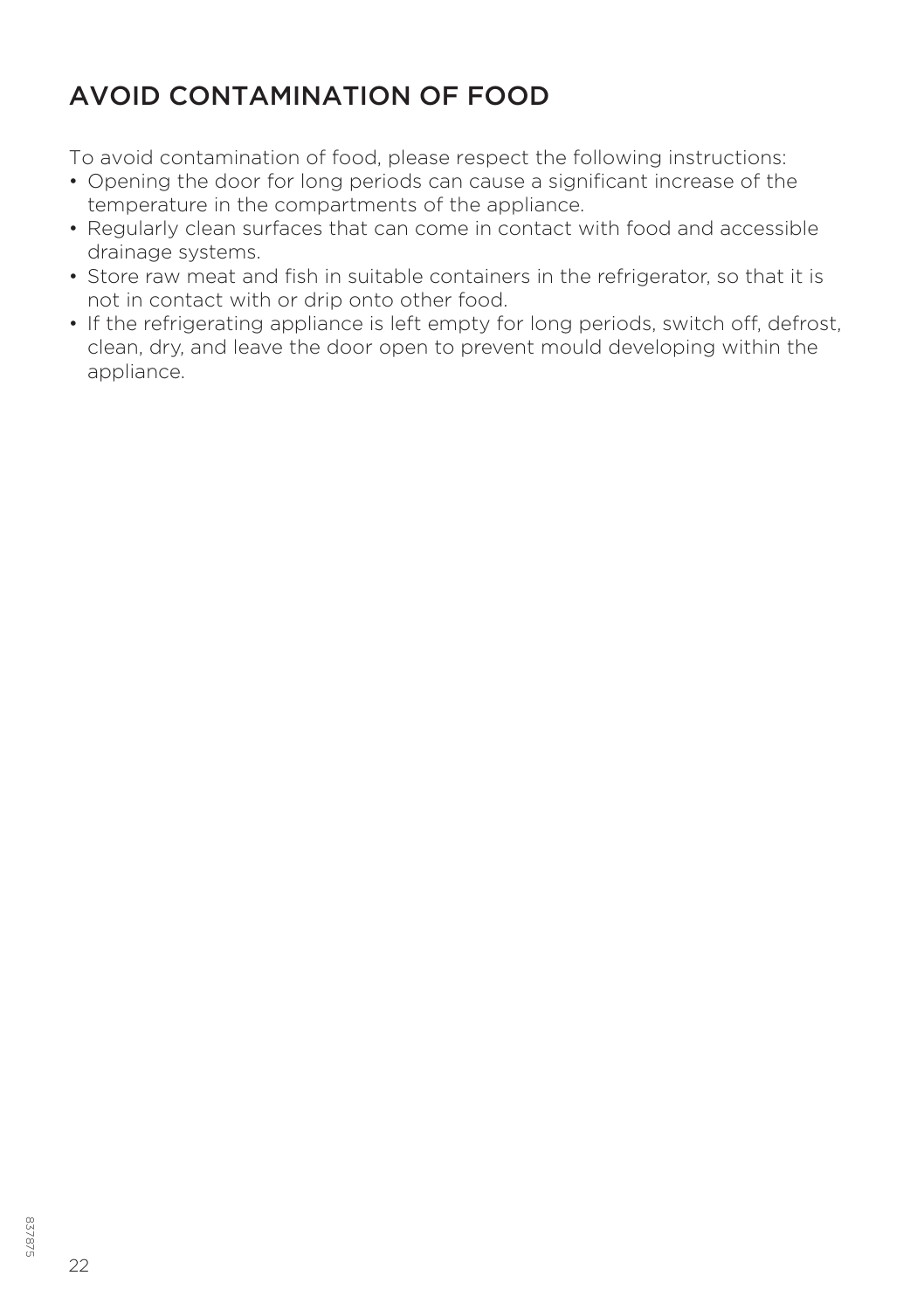#### STORING FOOD

| <b>TYPE OF FOOD</b>                                                                              | Optimum<br>storage<br>temperature (°C) | Optimum<br>storage humidity<br>level (%) | Approximate<br>storage time |
|--------------------------------------------------------------------------------------------------|----------------------------------------|------------------------------------------|-----------------------------|
| Pork                                                                                             | $-1$ to 4                              | 95                                       | 3 days                      |
| <b>Beef</b>                                                                                      | $0$ to $4$                             | 95                                       | up to 3 weeks               |
| Lamb                                                                                             | $0$ to $4$                             | 95                                       | 14 days                     |
| Chicken                                                                                          | $0$ to $4$                             | 95                                       | 3 days                      |
| Fish                                                                                             | $0$ to $4$                             | 95                                       | 3 to 10 days                |
| Mollusc                                                                                          | $0$ to $4$                             | 95                                       | 2 days                      |
| Wet-aged beef                                                                                    | 1,5                                    | 95                                       | 16 weeks                    |
| Dairy products<br>(yoghurt, sour<br>cream, butter,<br>soft cheese.<br>cheese spreads<br>$etc.$ ) | $2$ to $4$                             | 95                                       | 7 to 10 days                |
| Beetroot                                                                                         | $\circ$                                | 95                                       | 3 to 5 months               |
| <b>Broccoli</b>                                                                                  | $\bigcirc$                             | 95-100                                   | 10 to 14 days               |
| Cabbage, young                                                                                   | $\bigcirc$                             | 98-100                                   | 3 to 6 weeks                |
| Carrots, ripe                                                                                    | $\circ$                                | 98-100                                   | 4 to 5 months               |
| Lettuce, winter                                                                                  | $\bigcirc$                             | 95-100                                   | 2 to 3 weeks                |
| Garlic                                                                                           | $\circ$                                | 65-70                                    | 6 to 7 months               |
| Kohlrabi                                                                                         | $\circ$                                | 98-100                                   | 2 to 3 months               |
| <b>Brussels sprouts</b>                                                                          | $\bigcirc$                             | 90-95                                    | 3 to 5 weeks                |
| Cabbage,<br>Chinese                                                                              | $\circ$                                | 95-100                                   | 2 to 3 months               |
| Cabbage, late<br>varieties                                                                       | $\circ$                                | 98-100                                   | 3 to 4 months               |
| Carrots                                                                                          | $\bigcirc$                             | 95-100                                   | 2 weeks                     |
| Cauliflower                                                                                      | $\circ$                                | 95-98                                    | 2 to 4 weeks                |
| Celery, regular                                                                                  | $\bigcirc$                             | 98-100                                   | 2 to 3 months               |
| Swiss chard                                                                                      | $\bigcirc$                             | 95-100                                   | 10 to 14 days               |
| Radicchio                                                                                        | $\circ$                                | 95-100                                   | 2 to 4 weeks                |
| Corn, sweet                                                                                      | $\circ$                                | 95-98                                    | 5 to 8 days                 |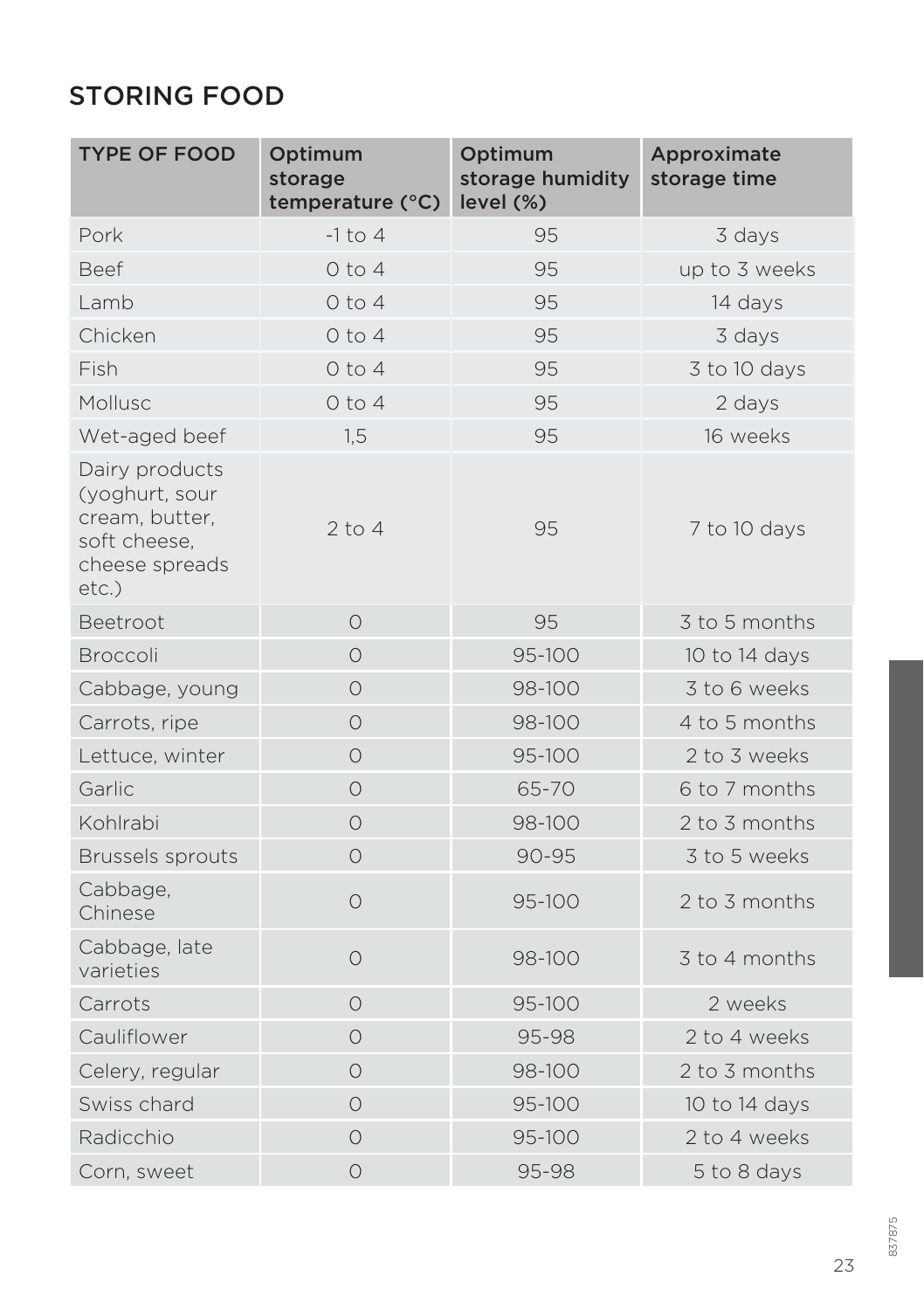| <b>TYPE OF FOOD</b>    | Optimum<br>storage<br>temperature (°C) | Optimum<br>storage humidity<br>level (%) | Approximate<br>storage time |
|------------------------|----------------------------------------|------------------------------------------|-----------------------------|
| Leeks                  | $\circ$                                | 95-100                                   | 2 to 3 months               |
| Mushrooms              | $\bigcirc$                             | 95                                       | 3 to 4 days                 |
| Parsley                | $\bigcirc$                             | 95-100                                   | 2 to 3 days                 |
| Parsnip                | $\bigcirc$                             | 98-100                                   | 4 to 6 months               |
| Radish, winter         | $\bigcirc$                             | 95-100                                   | 2 to 4 months               |
| Horseradish            | $\circ$                                | 98-100                                   | 10 to 12 months             |
| Cauliflower            | $0$ to $2$                             | $90 - 95$                                | 2 to 4 weeks                |
| Onions                 | $0$ to $2$                             | 65-70                                    | 6 to 7 months               |
| Asparagus              | $0$ to $2$                             | 95-100                                   | 2 to 3 weeks                |
| Peas, green            | $0$ to $2$                             | 95-98                                    | 1 to 2 weeks                |
| Vegetables,<br>chopped | $0$ to $2$                             | 90-95                                    | up to 5 days                |
| <b>Brussels sprout</b> | $0$ to $2$                             | 90-95                                    | 1 to 2 weeks                |
| Gooseberries           | $0$ to $2$                             | $90 - 95$                                | 3 to 4 weeks                |
| Cucumbers              | 4 to 10                                | 95                                       | 10 to 14 days               |
| Potatoes               | 7 to 10                                | 90-95                                    | up to 9 months              |
| Avocado, unripe        | 7 to 10                                | 85-95                                    | up to 6 weeks               |
| Bell peppers           | 7 to 10                                | 90-95                                    | 2 to 3 weeks                |
| Tomatoes               | 10 to 12                               | 85-90                                    | 4 to 7 days                 |
| Beans, seeds           | < 15                                   | 40-50                                    | 6 to 10 months              |
| Pears                  | $-3$                                   | $90 - 95$                                | 2 to 7 months               |
| Apricots               | $-1$                                   | 90-95                                    | 1 to 3 weeks                |
| <b>Strawberries</b>    | $\circ$                                | $90 - 95$                                | 3 to 7 days                 |
| Raspberries            | $0$ to $2$                             | 90-95                                    | 2 to 3 days                 |
| Currants               | $0$ to $2$                             | $90 - 95$                                | 1 to 4 weeks                |
| <b>Blueberries</b>     | $0$ to $2$                             | 90-95                                    | 14 days                     |
| Cherries               | $0$ to $2$                             | 90-95                                    | 2 to 3 weeks                |
| Grapes                 | $0$ to $2$                             | 85                                       | 2 to 8 weeks                |
| Kiwi, ripe             | $0$ to $2$                             | 90-95                                    | 1 to 3 months               |
| Peaches                | $0$ to $2$                             | 90-95                                    | 2 to 4 weeks                |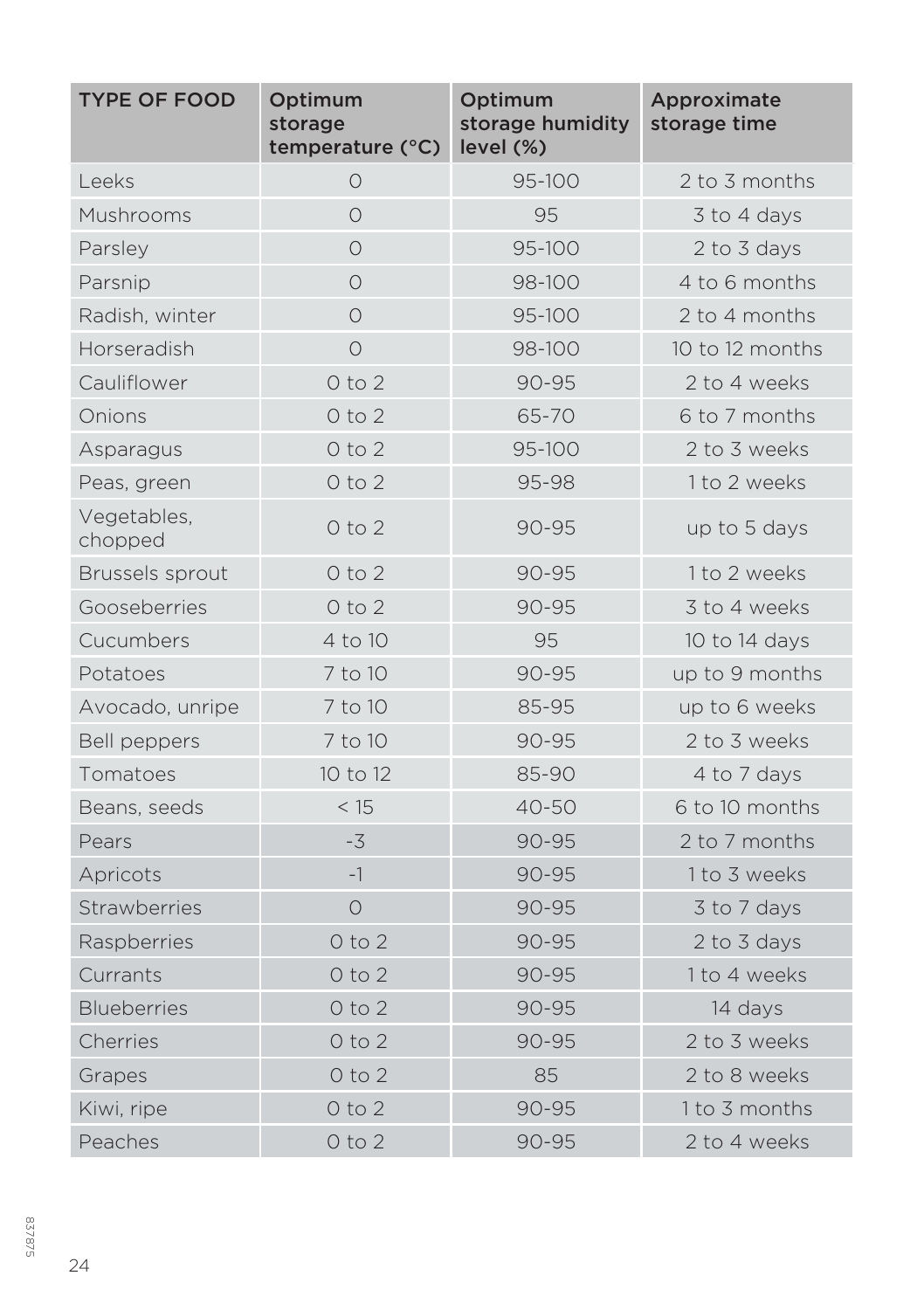| <b>TYPE OF FOOD</b> | Optimum<br>storage<br>temperature (°C) | Optimum<br>storage humidity<br>level (%) | Approximate<br>storage time |
|---------------------|----------------------------------------|------------------------------------------|-----------------------------|
| Cherries            | 0 to 2                                 | $90 - 95$                                | 2 to 3 weeks                |
| Kiwi, unripe        | $0$ to $2$                             | 90-95                                    | 2 to 6 months               |
| <b>Nectarines</b>   | 0 to 2                                 | $90 - 95$                                | 1 to 3 weeks                |
| Oranges             | $0$ to $2$                             | $90 - 95$                                | 2 to 4 weeks                |
| Persimmon           | $0$ to $2$                             | 90-95                                    | 2 to 3 months               |
| Plums               | $0$ to $2$                             | 90-95                                    | 2 to 5 weeks                |
| Fruit, chopped      | $0$ to $2$                             | 90-95                                    | up to 10 days               |
| Apples              | $0$ to $4$                             | 90-95                                    | 1 to 12 months              |
| Melons              | $\overline{4}$                         | 90-95                                    | 15 days                     |
| Oranges             | $4$ to $7$                             | $90 - 95$                                | 2 to 4 weeks                |
| <b>Tangerines</b>   | $5$ to $8$                             | $90 - 95$                                | 2 to 4 weeks                |
| Mango               | 10 to 13                               | 85-95                                    | 2 to 3 weeks                |
| Melons              | 10 to 13                               | 85-95                                    | 1 to 2 weeks                |
| Pineapples          | 10 to 13                               | 85-95                                    | 2 to 4 weeks                |
| Lemons              | 11 to 13                               | 90-95                                    | 2 to 3 weeks                |
| Watermelon          | 12 to 15                               | 85-95                                    | 1 to 3 weeks                |
| Bananas, ripe       | 13 to 16                               | 85-95                                    | 3 days                      |
| Grapefruit          | 13 to 16                               | $90 - 95$                                | 1 to 3 weeks                |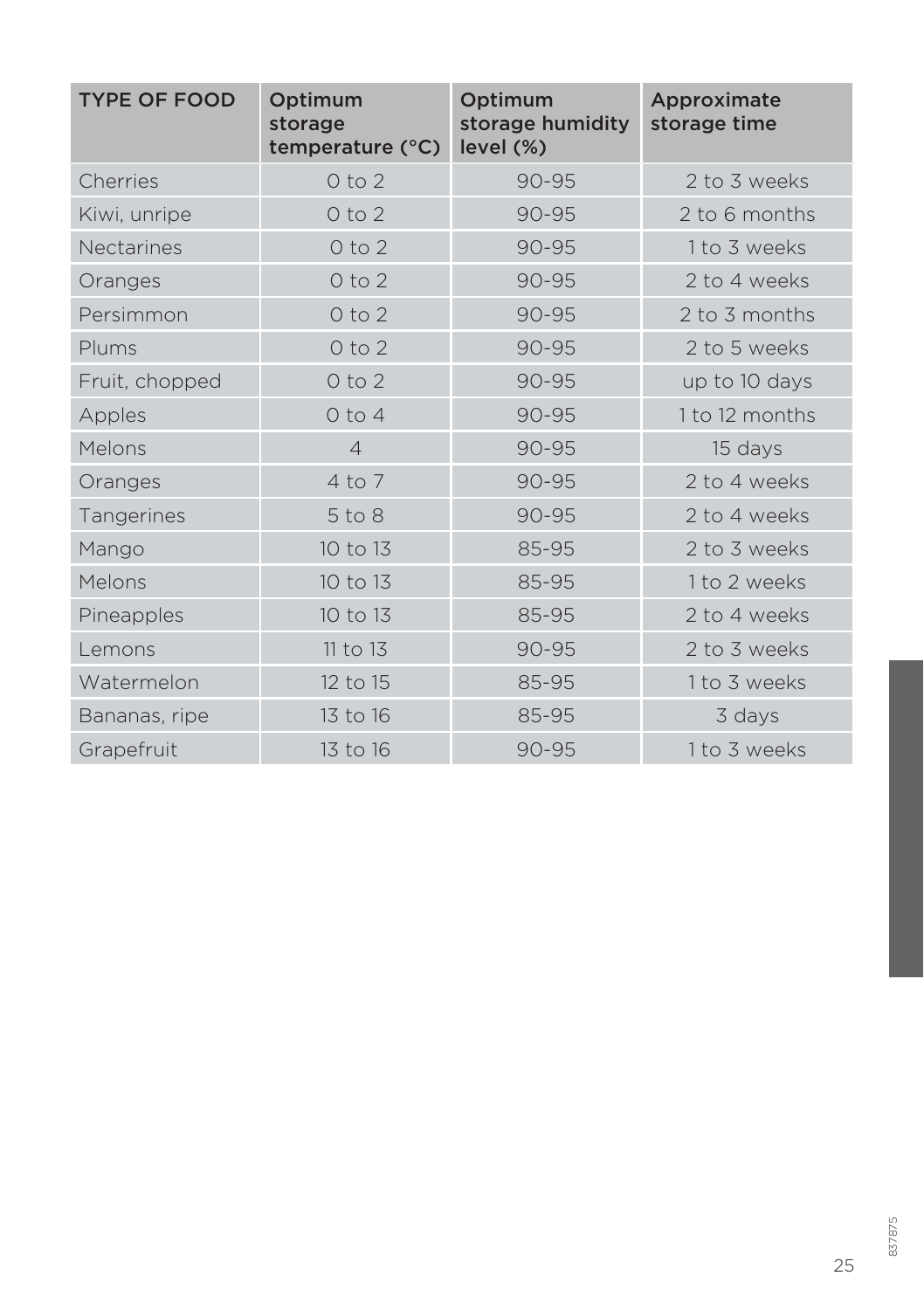## FREEZING AND STORING FROZEN FOOD

#### FREEZING PROCEDURE



Maximum amount of fresh food that may be inserted at once is specified on the appliance rating plate. If the amount of food to be frozen exceeds the indicated amount, the quality of freezing will be inferior; in addition, the quality of the food already frozen will deteriorate.

- To make use of the entire freezer volume, remove all drawers. Place the food directly on the shelves and on the freezer bottom.
- Activate the super freeze function 24 hours before freezing fresh food: - Rotate the **A** dial to position  $*$ .

Then, insert the fresh food into the freezer compartment.

Make sure the fresh food is not in contact with the food that is already frozen. The most suitable place for freezing a large amount of fresh food is the upper section of the freezer.

- When freezing smaller amounts of food (1-2 kilograms), activating the super freeze function is not required.
- After 24 hours, the food can be moved to other freezer compartments and the freezing process can be repeated as necessary.
- After the freezing process, rotate the **A** knob back to the desired setting.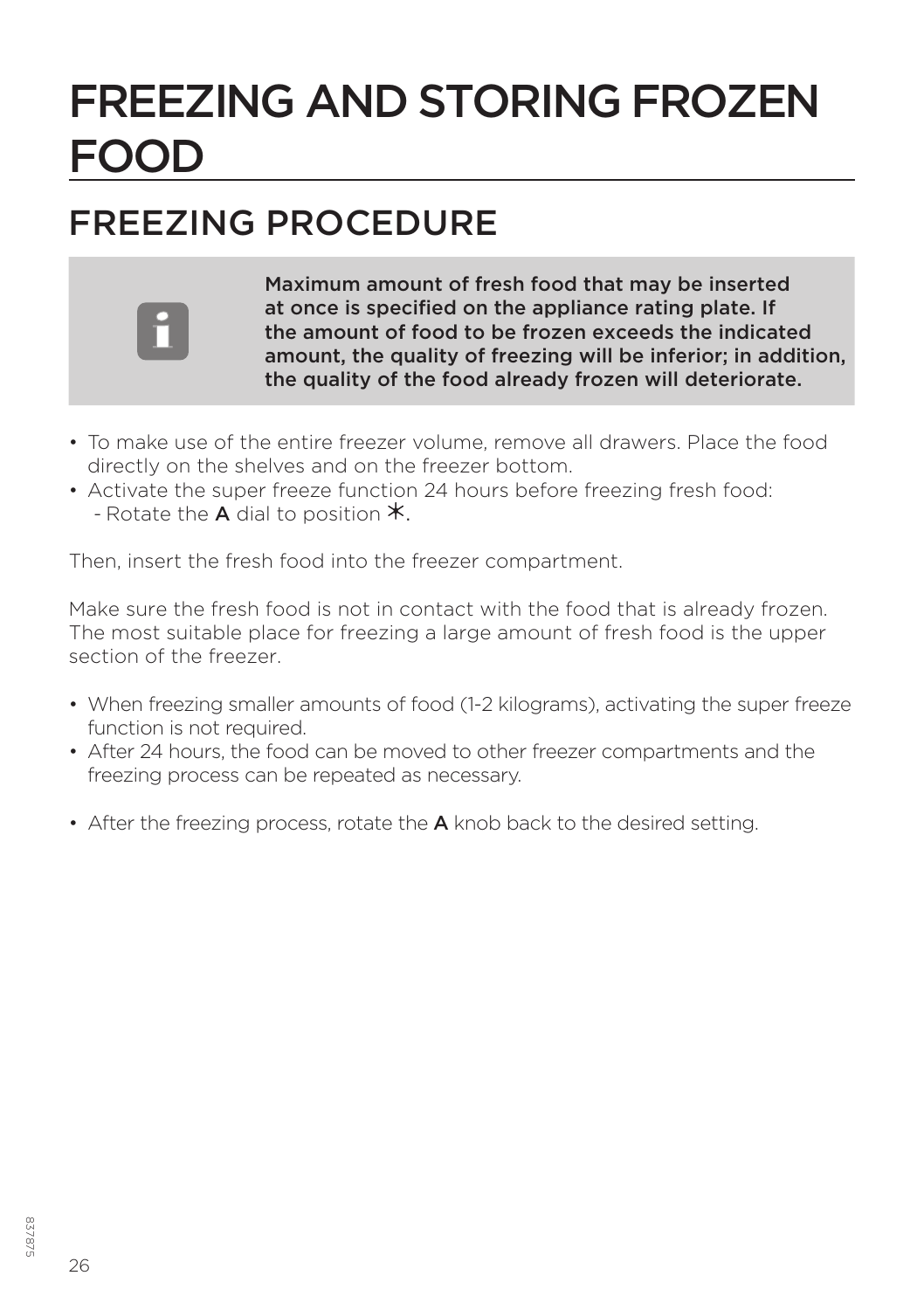#### IMPORTANT WARNINGS ON FREEZING



Only use the freezer to freeze food appropriate for freezing. Always use quality and fresh food.

Select the most suitable packaging for the food and use the packaging correctly.

Make sure the packaging is air and water tight so that the food does not dry out and loose its vitamins.

Indicate the type of food, amount, and date of freezing on the packaging.

It is important that the food freezes quickly. Therefore, smaller packages are recommended. Refrigerate the food before freezing.

#### STORING INDUSTRIALLY FROZEN FOOD

- When storing and using frozen food, observe the manufacturer's instructions. Temperature and expiry date are indicated on the packaging.
- Only choose food with undamaged packaging, stored in freezers at temperatures of –18 °C or lower.
- Do not purchase food covered in frost as this indicates it has been partly thawed several times and that it is of inferior quality.
- Protect the food from thawing during transport. In case of an increase in temperature, storage time will be shorter and quality will deteriorate.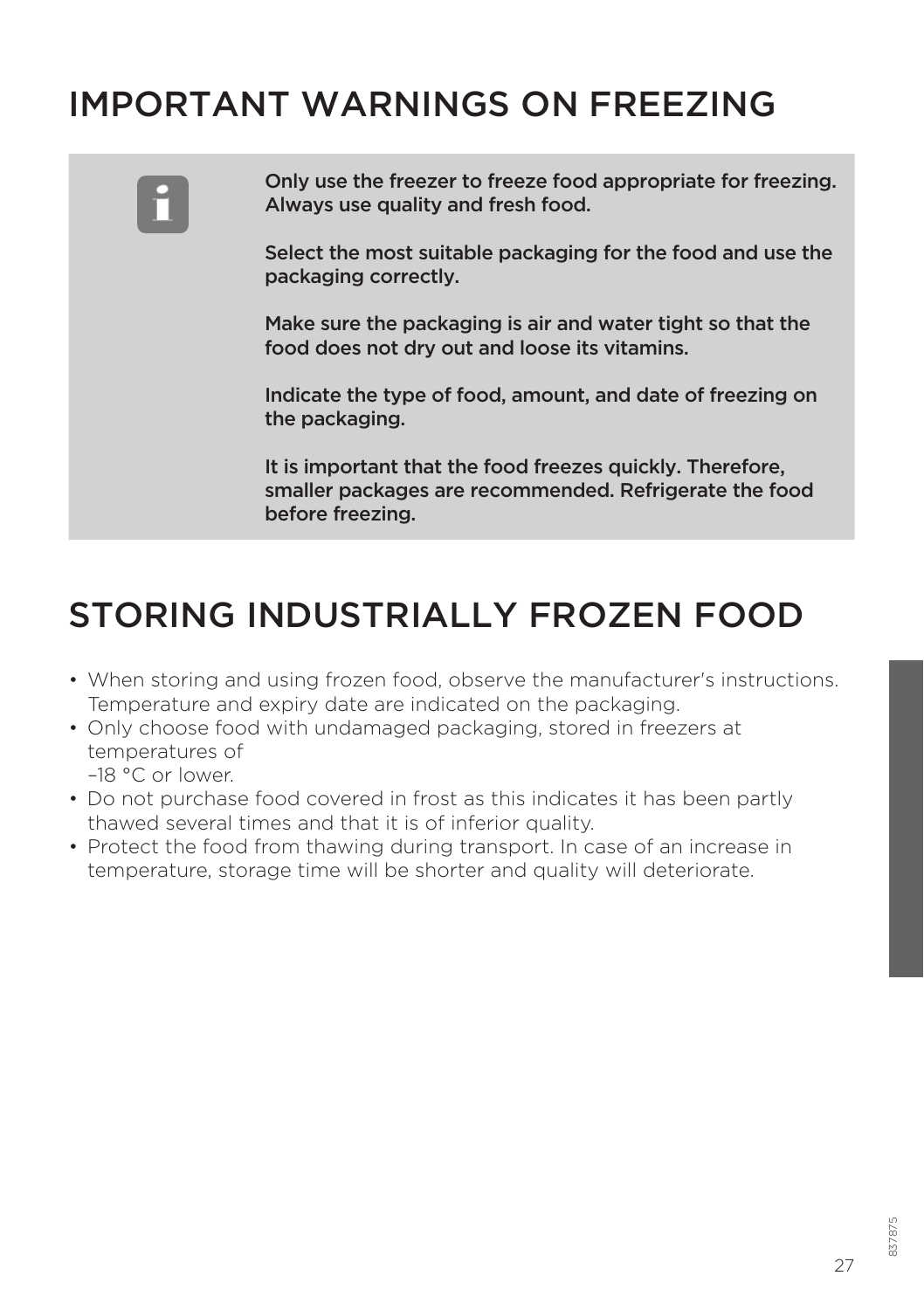### FROZEN FOOD STORAGE TIME

#### RECOMMENDED STORAGE TIME IN THE FREEZER

| Type of food                           | <b>Time</b>          |
|----------------------------------------|----------------------|
| fruit, beef                            | from 10 to 12 months |
| vegetables, veal, poultry              | from 8 to 10 months  |
| Venison                                | from 6 to 8 months   |
| Pork                                   | from 4 to 6 months   |
| finely chopped or ground meat          | 4 months             |
| bread, pastry, cooked meals, lean fish | 3 months             |
| entrails                               | 2 months             |
| smoked sausage, fatty fish             | 1 month              |

#### DEFROSTING FROZEN FOOD

Freezing the food does not kill the microorganisms. After the food is defrosted or thawed, bacteria are re-activated and the food spoils quickly. Use the partially or completely defrosted food as soon as possible.

Partial thawing decreases the nutritive value of the food, particularly fruit, vegetables, and ready-to-eat food.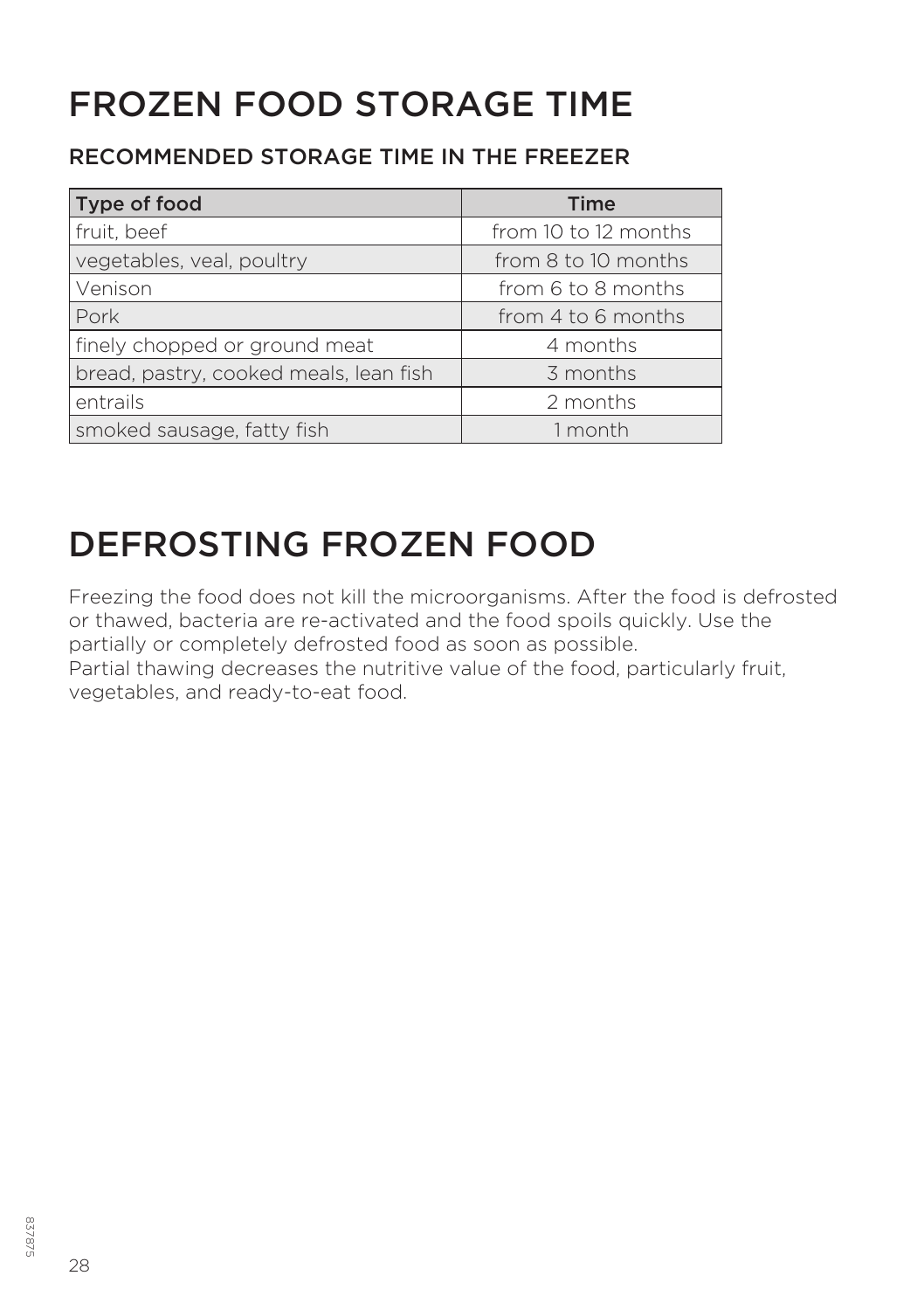## DEFROSTING THE APPLIANCE

#### AUTOMATIC REFRIGERATOR DEFROSTING

Refrigerator does not need defrosting because the ice on the back interior wall is thawed automatically.

Any accumulated ice will melt when the compressor unit is inactive. Drops will flow through an opening in the refrigerator rear wall into a tray fitted above the compressor, from where they will evaporate.

Make sure the opening in the back wall in the refrigerator interior is never blocked by food or any other object.

If an excessive layer of ice is formed on the rear wall of refrigerator interior (3–5 mm), switch off the appliance and defrost the appliance manually.

#### DEFROSTING A CONVENTIONAL FREEZER

- Defrost the freezer when an approximately 3–5 millimetre layer of frost or ice has built up.
- 24 hours before defrosting, activate the super freeze function to additionally cool the food (see section Freezing procedure).

After this period, remove the food from the freezer and protect them from defrosting.

- Switch off the appliance (see chapter Switching the appliance on/off) and unplug the power cord.
- Do not use a knife or any other sharp object to remove the frost, as you may damage the cooling system.
- Do not use a knife or any other sharp object to remove the frost, because you may damage a pipe of the cooling system.
- To speed up the defrosting process, place a pot of hot water on the glass shelf.
- Clean and dry the appliance interior (see chapter Cleaning the Appliance).

29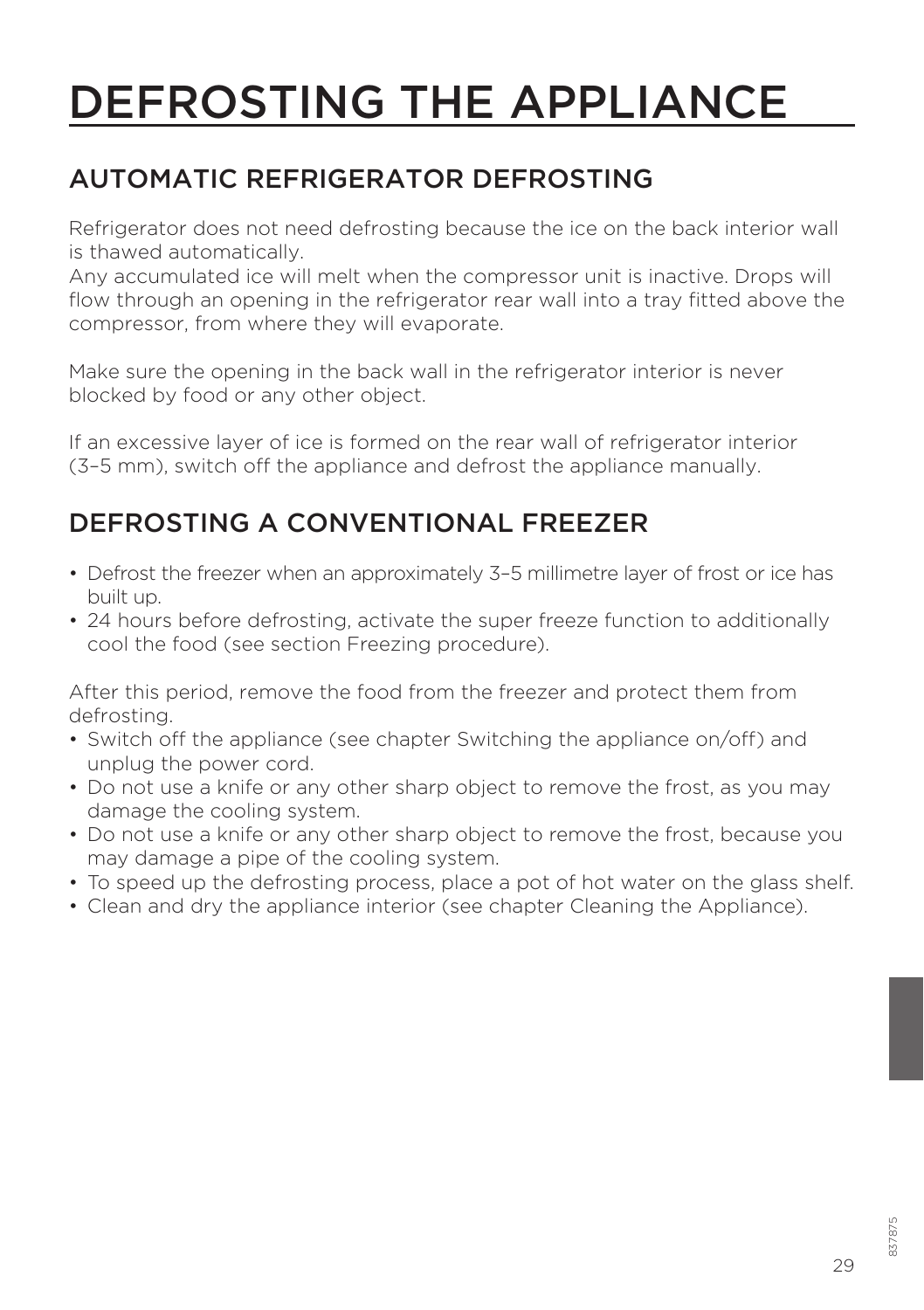## CLEANING THE APPLIANCE



Before cleaning, unplug the appliance from the power mains - switch off the appliance (see chapter Switching the Appliance On/Off) and unplug the power cord from the wall outlet.

• Use a soft cloth to clean all surfaces. Cleaners that contain abrasive substances, acids, or solvents are not suitable for cleaning as they may damage the surface.

Clean the appliance **exterior** with water or a mild solution of suds. Lacquer-coated and aluminium surfaces may be cleaned with lukewarm water to which you have added a mild detergent. Use of cleaners with low alcohol content is allowed (e.g. window cleaners). Do not use cleaners containing alcohol for cleaning plastic materials.



Appliance **interior** can be cleaned with lukewarm water to which you can add some **vinegar**.



• Do not wash the parts of appliance interior equipment in a dishwasher as they may be damaged.





- A gutter and an opening for discharging the water from thawed frost deposits are located underneath the cooling panel that cools the refrigerator interior. The gutter and the opening may not be clogged. Inspect them often and clean if necessary (e.g. with a plastic straw).
- Frost or ice build-up, 3–5 mm thick, will increase power consumption. Therefore, it should be regularly removed (does not apply to NO FROST freezers). Do not use any sharp objects, solvents, or sprays.
- The condenser unit mounted on the (exterior) back wall should always be kept clean, free of dust or deposits resulting from kitchen smoke or fumes. Occasionally clean the dust using a soft non-metal brush or a vacuum cleaner.
- After cleaning, switch the appliance back on and insert the food.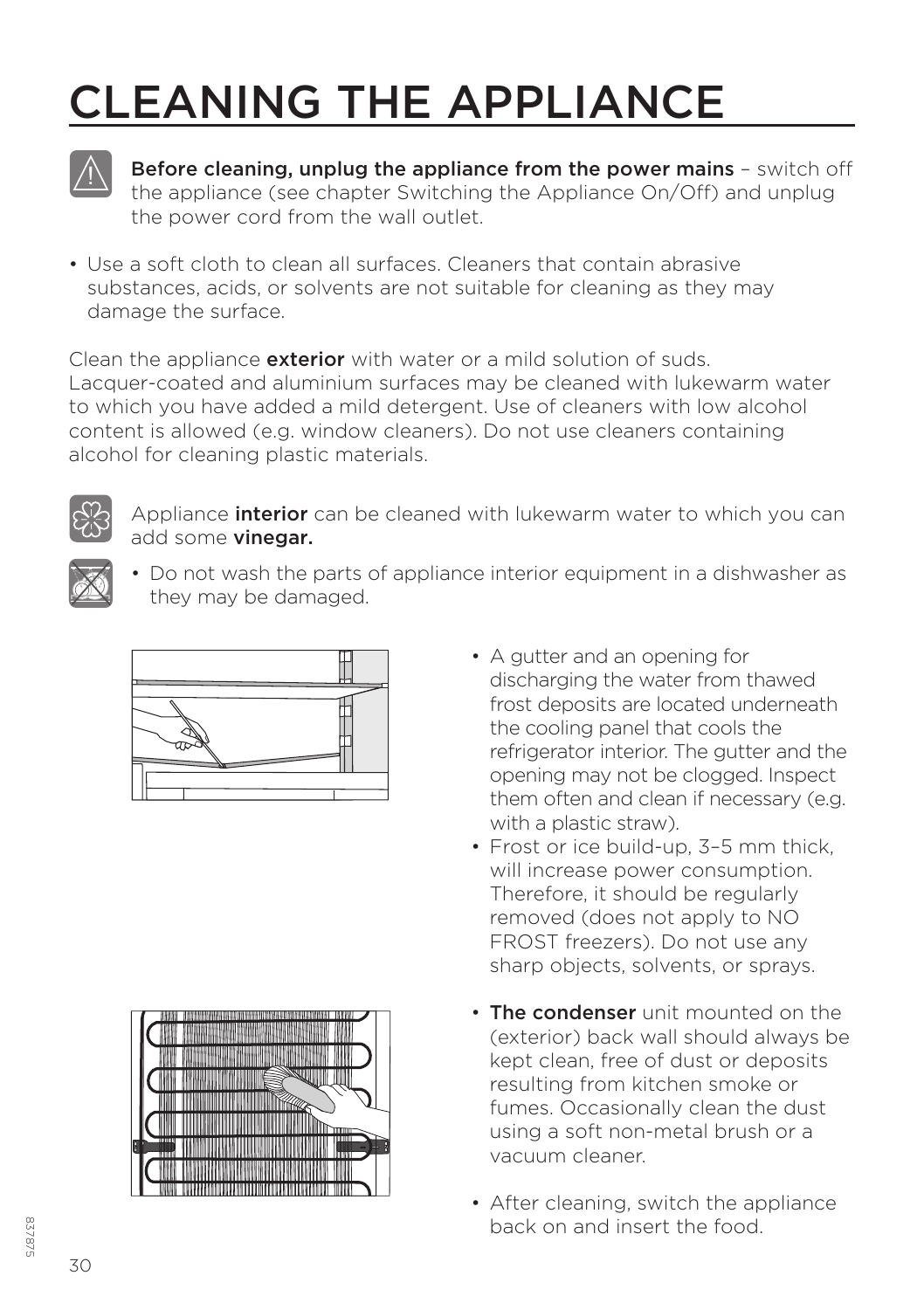## TROUBLESHOOTING

| Problem:                                                                                                          | Cause or remedy                                                                                                                                                                                                                                                                                                                                                                                                                                                                                                                         |
|-------------------------------------------------------------------------------------------------------------------|-----------------------------------------------------------------------------------------------------------------------------------------------------------------------------------------------------------------------------------------------------------------------------------------------------------------------------------------------------------------------------------------------------------------------------------------------------------------------------------------------------------------------------------------|
| Appliance is connected<br>to the power mains but<br>it does not work.                                             | . Make sure there is voltage in the power outlet and<br>that the appliance is switched on.                                                                                                                                                                                                                                                                                                                                                                                                                                              |
| Cooling system<br>operates continuously<br>for a long period of<br>time:                                          | • Too high environment temperature.<br>. Door opened too frequently or too long.<br>· Door not closed correctly (possible impurities on<br>the seal, misaligned door, damaged seal etc.).<br>. Too much fresh food inserted at once.<br>• Sensor in the refrigerator (A) blocked by fresh<br>food. Make sure the air can circulate around the<br>sensor (only with some models).<br>· Insufficient compressor and condenser unit<br>cooling. Check for sufficient air circulation behind<br>the appliance and clean the condenser unit. |
| Excessive build-up of<br>ice on the back wall<br>of refrigerator interior<br>can be a result of the<br>following: | . Door opened too frequently or too long.<br>. Warm food placed in the refrigerator.<br>. Food or containers in contact with the back<br>interior wall of the refrigerator.<br>• Poor door sealing.<br>. If the seal is dirty or damaged, clean or replace it.                                                                                                                                                                                                                                                                          |
| Build-up of ice or frost<br>in the freezer interior<br>may be a result of the<br>following:                       | . Door opened too frequently or too long.<br>. Door not properly closed.<br>· Poor door sealing.<br>. If the seal is dirty or damaged, clean or replace it.                                                                                                                                                                                                                                                                                                                                                                             |
| Condensate (dew) on<br>the shelf above the<br>drawers:                                                            | · This is transient phenomenon which cannot be<br>entirely avoided in periods of high environment<br>temperature and humidity. It subsides when<br>temperature and humidity are normalized. We<br>recommend cleaning the drawers more frequently<br>and wiping the droplets occasionally.<br>. Open the humidity control slider.<br>. Place the food in to bags or other airtight packaging.                                                                                                                                            |
| Water is dripping/<br>leaking from the<br>refrigerator:                                                           | • Clogged water discharge opening or water<br>dripping past the water gutter.<br>• Clean the blocked opening, e.g. using a plastic straw.<br>. If a thick layer of ice builds up, defrost the<br>appliance manually (see Defrosting the Appliance).                                                                                                                                                                                                                                                                                     |

31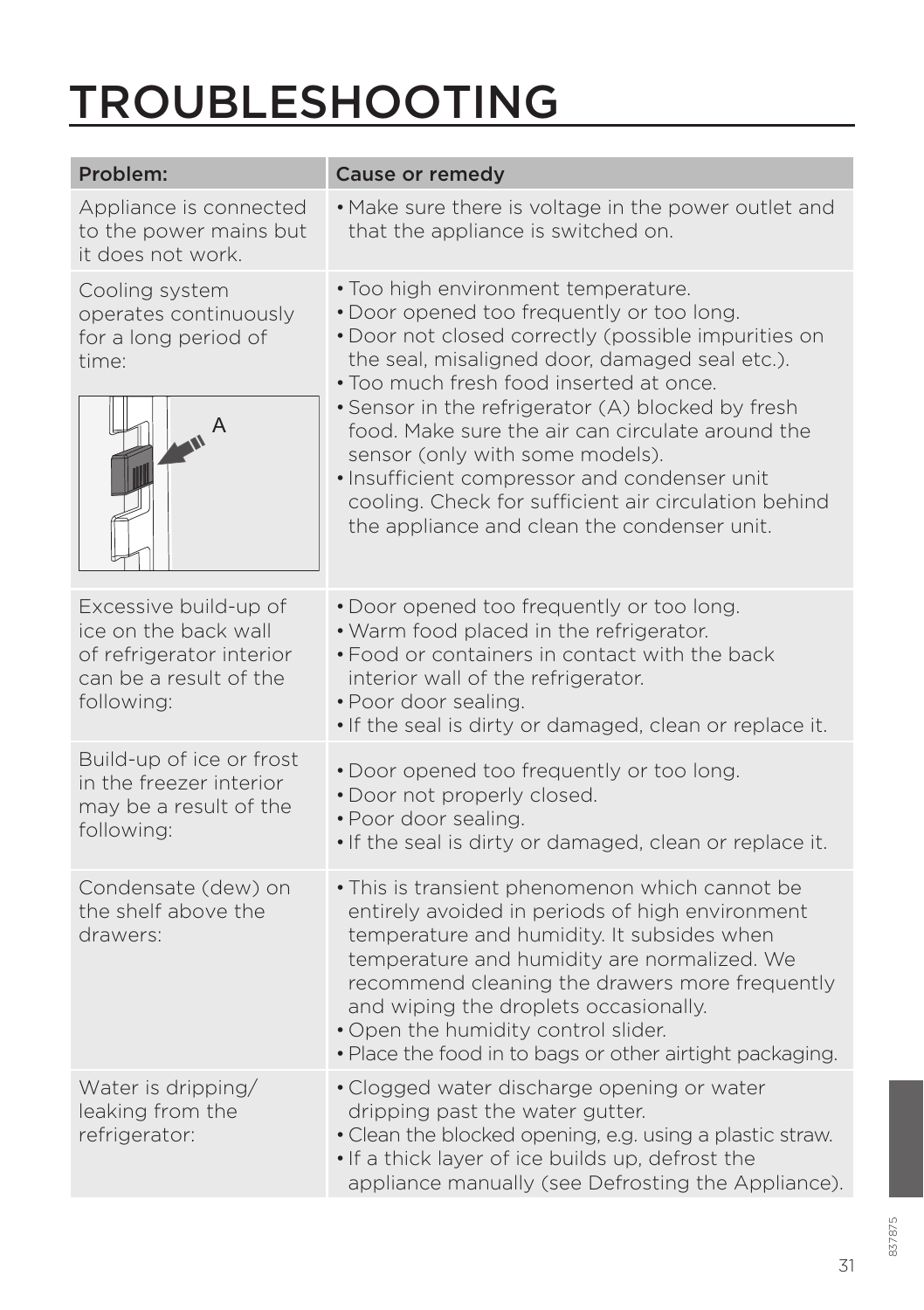| Problem:                       | Cause or remedy                                                                                                                                                                                                                                                                                                                                                                                                                                               |
|--------------------------------|---------------------------------------------------------------------------------------------------------------------------------------------------------------------------------------------------------------------------------------------------------------------------------------------------------------------------------------------------------------------------------------------------------------------------------------------------------------|
| Door is difficult to open:     | • If you are trying to open the freezer door after<br>just having closed it, this could be difficult to do.<br>As you open the door, some cool air escapes from<br>the appliance and it is replaced by warm air from<br>the environment. When this air is cooled, negative<br>pressure is generated which results in problems as<br>you try to open the door. After a few minutes, the<br>condition is normalized and the door can be easily<br>opened again. |
| LED lighting does not<br>work: | • Refrigerator compartment door may have been<br>open for too long. Try closing and re-opening the<br>door<br>• If LED lighting still does not work, call a service<br>technician.<br>. Do not attempt a repair of the LED lighting<br>yourself, as there is danger of contact with high<br>voltage!                                                                                                                                                          |

If the above tips do not resolve your problem, call the nearest authorized service centre and state the type, model, and serial number indicated on the appliance rating plate or label located in the appliance interior.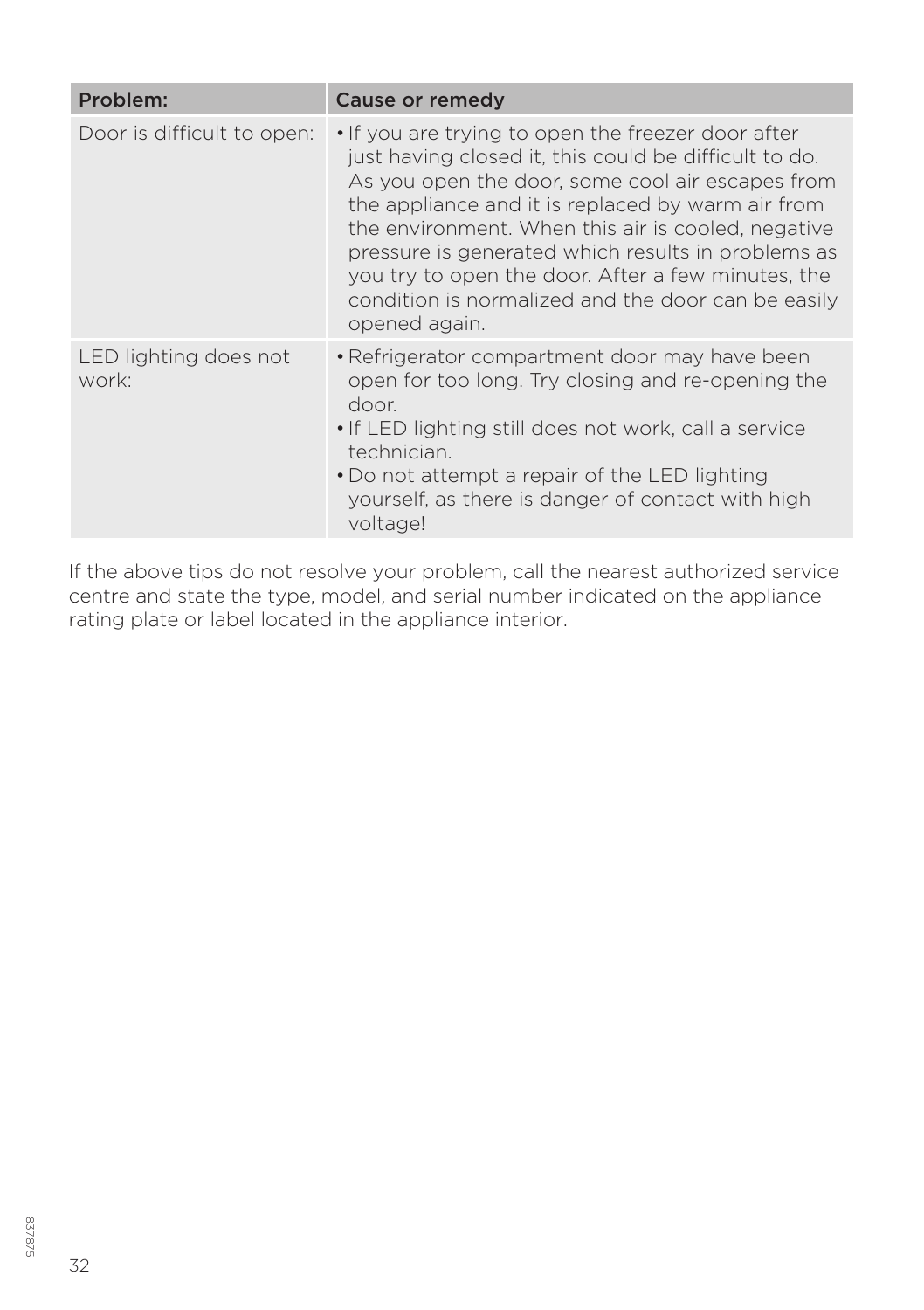## INFORMATION ABOUT APPLIANCE NOISE

Cooling in refrigerator freezers is made possible by a cooling system that also includes a compressor (and a fan with some appliances), which generates some noise. The level of noise depends on installation, proper use, and age of the appliance.

- After connecting the appliance to the power mains, compressor operation, or the sound of flowing liquid, may be somewhat louder. This is not a sign of malfunction and it will not affect the useful life of the appliance. In time, appliance operation and this noise will become quieter.
- Sometimes, unusual or loud noises may appear during appliance operation; these are mostly the result of improper installation:
	- The appliance must stand level and stable on a solid base.
	- The appliance may not be in contact with a wall or adjacent furniture.
	- Make sure the interior equipment sits firmly in its place and that the noise is not caused by rattling cans, bottles or other containers placed next to each other.
- Due to the higher workload on the cooling system when the door is opened more frequently or for a longer time, when a large amount of fresh food is introduced or when intensive freezing or cooling functions are activated, the appliance can temporarily generate more noise.

#### WE RESERVE THE RIGHT TO CHANGES THAT DO NOT AFFECT THE APPLIANCE FUNCTIONALITY.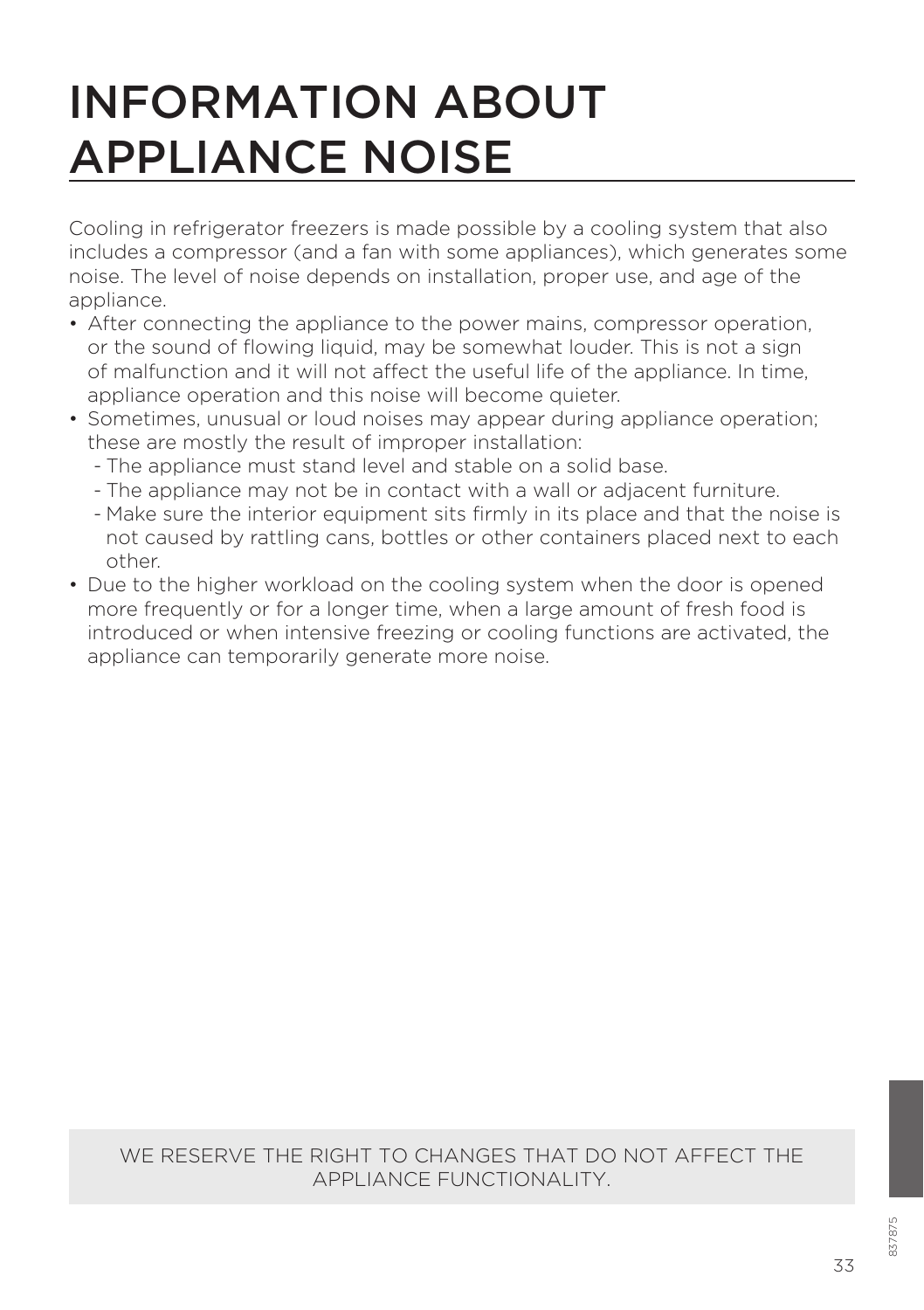